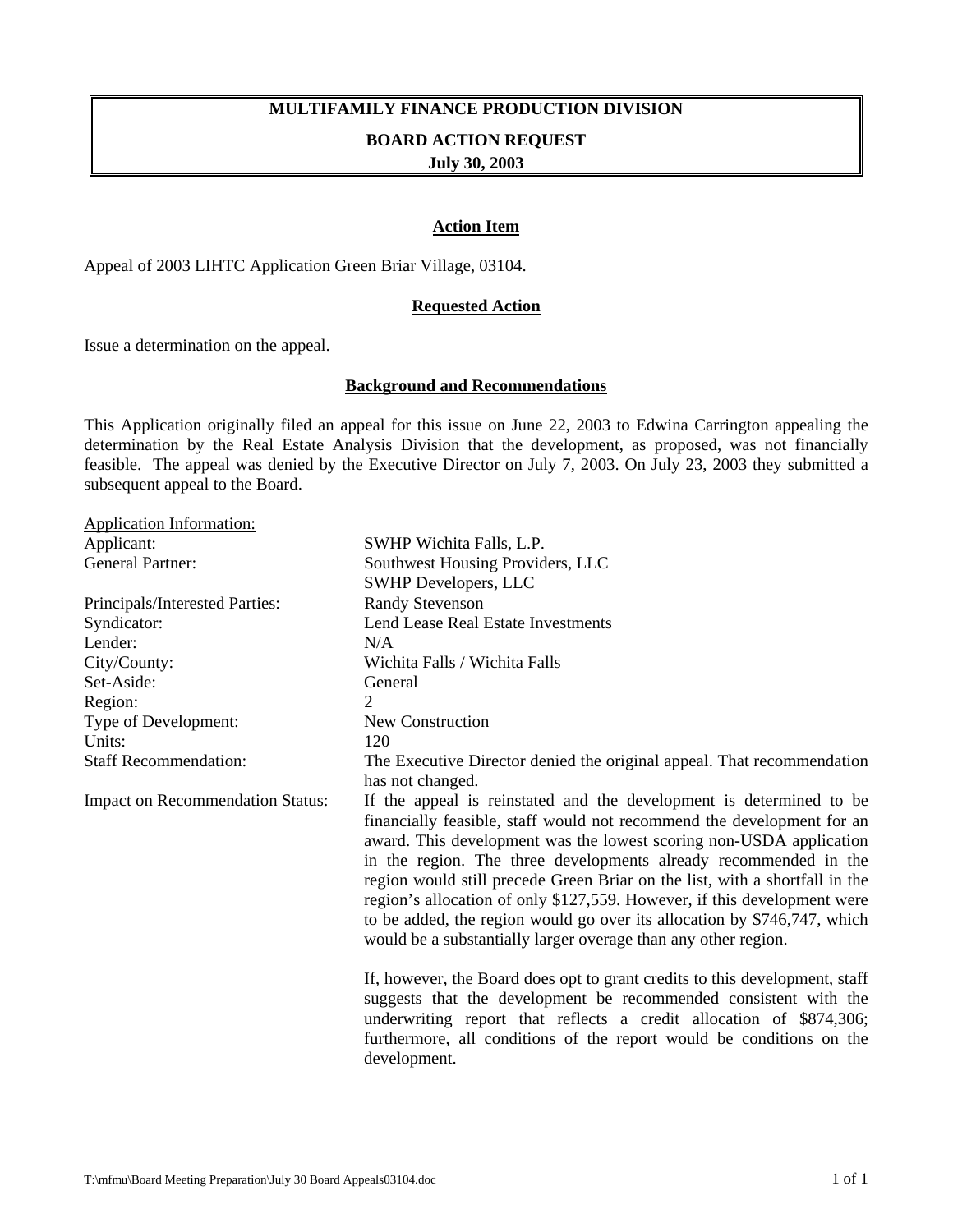**DATE:** June 15, 2003 **PROGRAM:** 9% LIHTC **FILE NUMBER:** 03104

|                               |                                  |                            |                                                                      |  | <b>DEVELOPMENT NAME</b><br>Green Briar Village |                       |              |             |                                |        |         |            |
|-------------------------------|----------------------------------|----------------------------|----------------------------------------------------------------------|--|------------------------------------------------|-----------------------|--------------|-------------|--------------------------------|--------|---------|------------|
|                               |                                  |                            |                                                                      |  |                                                |                       |              |             |                                |        |         |            |
|                               |                                  |                            |                                                                      |  | <b>APPLICANT</b>                               |                       |              |             |                                |        |         |            |
| Name:                         |                                  | SWHP Wichita Falls, L.P.   |                                                                      |  | Type:                                          |                       | For Profit   |             |                                |        |         |            |
| <b>Address:</b>               |                                  | 2400 A Roosevelt           |                                                                      |  | City:                                          |                       | Arlington    |             |                                | State: |         | Texas      |
| Zip:                          | 76016                            | Contact:                   | <b>Randy Stevenson</b>                                               |  |                                                | <b>Phone:</b>         | (817)        | 261-5088    | Fax:                           | (817)  |         | 261-5095   |
|                               |                                  |                            | PRINCIPALS of the APPLICANT/ KEY PARTICIPANTS                        |  |                                                |                       |              |             |                                |        |         |            |
| Name:                         | Southwest Housing Providers, LLC |                            |                                                                      |  | (%):                                           | 1.00                  | Title:       |             | Managing General Partner       |        |         |            |
| Name:                         | <b>Randy Stevenson</b>           |                            |                                                                      |  | $(\%):$                                        | 99.00                 | Title:       |             | <b>Initial Limited Partner</b> |        |         |            |
| Name:                         | Ann Stevenson                    |                            |                                                                      |  | $(\%):$                                        | N/A                   | Title:       |             | 100% owner of G.P.             |        |         |            |
| Name:                         |                                  | <b>SWHP Developer, LLC</b> |                                                                      |  |                                                | (%):                  | N/A          | Title:      | Developer                      |        |         |            |
|                               |                                  |                            |                                                                      |  |                                                |                       |              |             |                                |        |         |            |
|                               |                                  |                            |                                                                      |  | <b>PROPERTY LOCATION</b>                       |                       |              |             |                                |        |         |            |
| Location:                     |                                  | 601 Airport Drive          |                                                                      |  |                                                |                       |              |             | $\boxtimes$<br><b>QCT</b>      |        |         | <b>DDA</b> |
| City:                         | Wichita Falls                    |                            |                                                                      |  | County:                                        |                       | Wichita      |             |                                | Zip:   |         | 75306      |
|                               |                                  |                            |                                                                      |  | <b>REQUEST</b>                                 |                       |              |             |                                |        |         |            |
|                               | <b>Amount</b>                    |                            | <b>Interest Rate</b>                                                 |  |                                                |                       | Amortization |             |                                | Term   |         |            |
|                               | \$876,440                        |                            | N/A                                                                  |  |                                                |                       | N/A          |             |                                | N/A    |         |            |
| <b>Other Requested Terms:</b> |                                  |                            | Annual ten-year allocation of low-income housing tax credits         |  |                                                |                       |              |             |                                |        |         |            |
| <b>Proposed Use of Funds:</b> |                                  |                            | New Construction                                                     |  |                                                | <b>Property Type:</b> |              | Multifamily |                                |        |         |            |
| Set-Aside(s):                 | $\boxtimes$                      | General                    | Rural                                                                |  | <b>TX RD</b>                                   |                       | Non-Profit   |             | Elderly                        |        | At Risk |            |
|                               |                                  |                            |                                                                      |  |                                                |                       |              |             |                                |        |         |            |
|                               |                                  |                            |                                                                      |  | <b>RECOMMENDATION</b>                          |                       |              |             |                                |        |         |            |
|                               |                                  |                            | NOT RECOMMENDED DUE TO THE FOLLOWING:                                |  |                                                |                       |              |             |                                |        |         |            |
|                               | ∉                                |                            | THE DEVELOPMENT IS NOT FEASIBLE IN THE LONG TERM AS IT FAILS TO MEET |  |                                                |                       |              |             |                                |        |         |            |

- $\boxtimes$
- $\epsilon$  SHOULD THE BOARD WAIVE THE LONG TERM FEASIBILITY REQUIREMENT AN ALLOCATION OF TAX CREDITS SHOULD BE LIMITED TO NOT MORE THAN \$874,306 SUBJECT TO THE FOLLOWING CONDITIONS:

#### **CONDITIONS**

- 1. Receipt, review and acceptance of financial statements for the Applicant and/or General Partner;
- 2. Should the terms and rates of the proposed debt or syndication change, the transaction should be reevaluated and an adjustment to the credit amount may be warranted.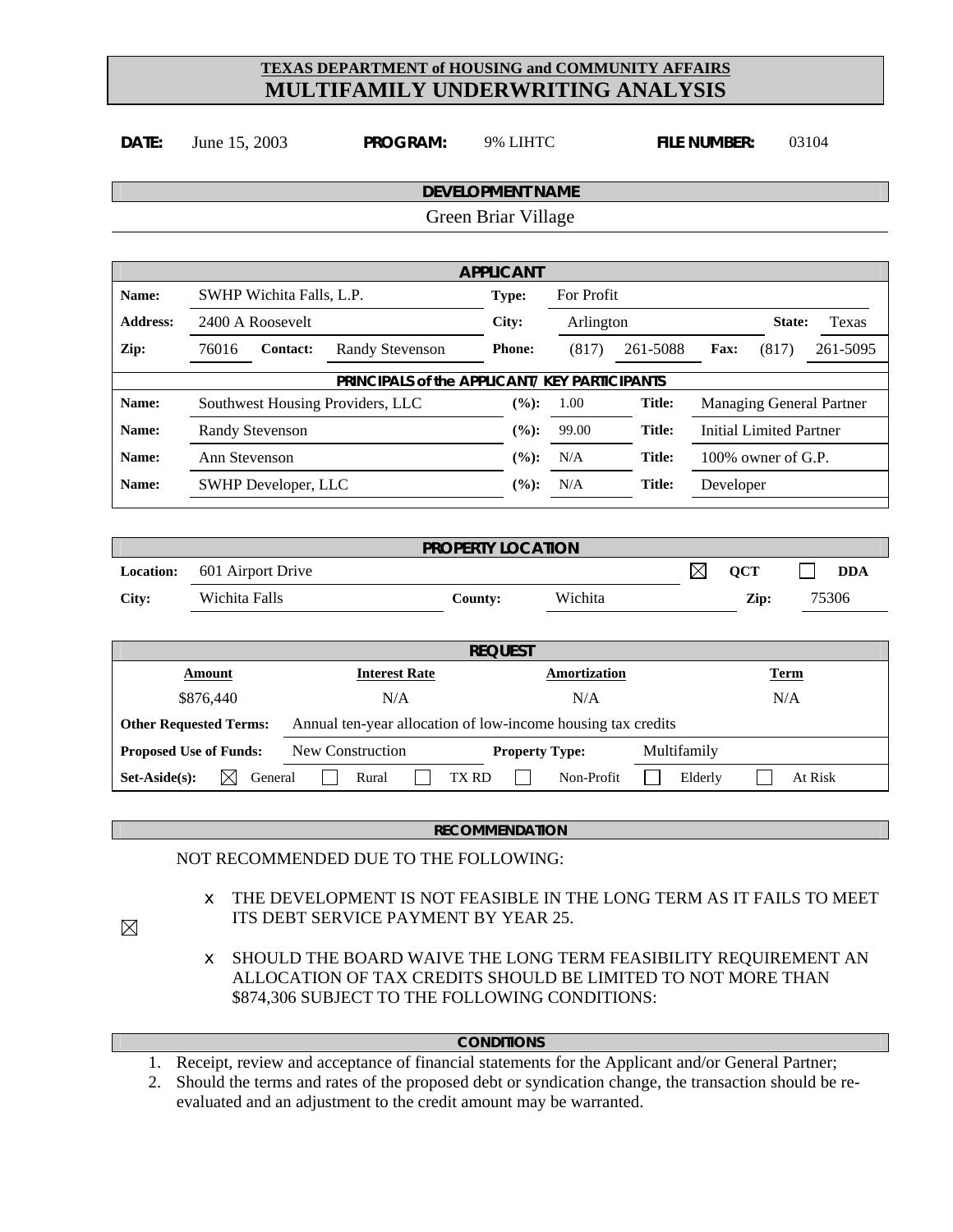#### **REVIEW of PREVIOUS UNDERWRITING REPORTS**

No previous reports.

| <b>DEVELOPMENT SPECIFICATIONS</b>                                                                                                                                                                                                                                                                                                                                                                                                                                                                                                                                                                                                                                                                                                                                                                                                                                                                                                                                                                                                                                                                                                                                                                                                                                                                                                                                                                                                                                                                                                                                                                                           |  |  |  |  |  |  |  |
|-----------------------------------------------------------------------------------------------------------------------------------------------------------------------------------------------------------------------------------------------------------------------------------------------------------------------------------------------------------------------------------------------------------------------------------------------------------------------------------------------------------------------------------------------------------------------------------------------------------------------------------------------------------------------------------------------------------------------------------------------------------------------------------------------------------------------------------------------------------------------------------------------------------------------------------------------------------------------------------------------------------------------------------------------------------------------------------------------------------------------------------------------------------------------------------------------------------------------------------------------------------------------------------------------------------------------------------------------------------------------------------------------------------------------------------------------------------------------------------------------------------------------------------------------------------------------------------------------------------------------------|--|--|--|--|--|--|--|
| <b>IMPROVEMENTS</b>                                                                                                                                                                                                                                                                                                                                                                                                                                                                                                                                                                                                                                                                                                                                                                                                                                                                                                                                                                                                                                                                                                                                                                                                                                                                                                                                                                                                                                                                                                                                                                                                         |  |  |  |  |  |  |  |
| # of<br><b>Total</b><br># Rental<br># Common<br>$\underline{8}$<br>$120\,$<br>$\overline{2}$<br><b>Vacant:</b><br>N/A<br>Age:<br>$N/A$ yrs<br>at<br>$\overline{1}$<br><b>Floors</b><br><b>Units:</b><br><b>Buildings</b><br><b>Area Bldngs</b>                                                                                                                                                                                                                                                                                                                                                                                                                                                                                                                                                                                                                                                                                                                                                                                                                                                                                                                                                                                                                                                                                                                                                                                                                                                                                                                                                                              |  |  |  |  |  |  |  |
| Net Rentable SF: 117,900<br>Av Un SF:<br>983<br>Common Area SF: 3,900<br>121,800<br><b>Gross Bldg SF:</b>                                                                                                                                                                                                                                                                                                                                                                                                                                                                                                                                                                                                                                                                                                                                                                                                                                                                                                                                                                                                                                                                                                                                                                                                                                                                                                                                                                                                                                                                                                                   |  |  |  |  |  |  |  |
| <b>STRUCTURAL MATERIALS</b>                                                                                                                                                                                                                                                                                                                                                                                                                                                                                                                                                                                                                                                                                                                                                                                                                                                                                                                                                                                                                                                                                                                                                                                                                                                                                                                                                                                                                                                                                                                                                                                                 |  |  |  |  |  |  |  |
| Wood frame on a post-tensioned concrete slab on grade, 75% brick veneer 25% Hardiplank siding exterior<br>wall covering, drywall interior wall surfaces, composite shingle roofing.                                                                                                                                                                                                                                                                                                                                                                                                                                                                                                                                                                                                                                                                                                                                                                                                                                                                                                                                                                                                                                                                                                                                                                                                                                                                                                                                                                                                                                         |  |  |  |  |  |  |  |
| <b>APPLIANCES AND INTERIOR FEATURES</b>                                                                                                                                                                                                                                                                                                                                                                                                                                                                                                                                                                                                                                                                                                                                                                                                                                                                                                                                                                                                                                                                                                                                                                                                                                                                                                                                                                                                                                                                                                                                                                                     |  |  |  |  |  |  |  |
| Carpeting & vinyl flooring, range & oven, hood & fan, garbage disposal, dishwasher, refrigerator, fiberglass<br>tub/shower, washer & dryer connections, ceiling fans, laminated counter tops, individual water heaters.                                                                                                                                                                                                                                                                                                                                                                                                                                                                                                                                                                                                                                                                                                                                                                                                                                                                                                                                                                                                                                                                                                                                                                                                                                                                                                                                                                                                     |  |  |  |  |  |  |  |
| <b>ON-SITE AMENITIES</b>                                                                                                                                                                                                                                                                                                                                                                                                                                                                                                                                                                                                                                                                                                                                                                                                                                                                                                                                                                                                                                                                                                                                                                                                                                                                                                                                                                                                                                                                                                                                                                                                    |  |  |  |  |  |  |  |
| A 3,900 square foot community building with activity room, management offices, fitness & laundry<br>facilities, kitchen, restrooms, computer/business center and central mailroom; swimming pool and equipped<br>children's play area are located at the entrance of the property.                                                                                                                                                                                                                                                                                                                                                                                                                                                                                                                                                                                                                                                                                                                                                                                                                                                                                                                                                                                                                                                                                                                                                                                                                                                                                                                                          |  |  |  |  |  |  |  |
| <b>Uncovered Parking:</b><br>263<br>N/A<br><b>Carports:</b><br>N/A<br>Garages:<br>spaces<br>spaces<br>spaces                                                                                                                                                                                                                                                                                                                                                                                                                                                                                                                                                                                                                                                                                                                                                                                                                                                                                                                                                                                                                                                                                                                                                                                                                                                                                                                                                                                                                                                                                                                |  |  |  |  |  |  |  |
| PROPOSAL and DEVELOPMENT PLAN DESCRIPTION                                                                                                                                                                                                                                                                                                                                                                                                                                                                                                                                                                                                                                                                                                                                                                                                                                                                                                                                                                                                                                                                                                                                                                                                                                                                                                                                                                                                                                                                                                                                                                                   |  |  |  |  |  |  |  |
| <b>Description:</b> Green Briar Village is a moderately dense 10 units per acres new construction development of<br>120 units of affordable housing located in north Wichita Falls. The development is comprised of eight evenly<br>distributed medium garden style residential buildings as follows:<br>(4) Building Type A with eight two- bedroom/ one-bath units, and eight three- bedroom/ two-bath units;<br>∉<br>(1) Building Type B with four one-bedroom/ one-bath units, four two- bedroom/ one-bath units, and<br>∉<br>eight three- bedroom/ two-bath units;<br>(2) Building Type C with four one-bedroom/ one-bath units, four two- bedroom/ one-bath units, and six<br>∉<br>three-bedroom/two-bath units;<br>(1) Building Type D with two one-bedroom/ one-bath units, two two-bedroom/ one-bath units, and eight<br>∉<br>three-bedroom/two-bath units.<br><b>Architectural Review:</b> The exterior elevations are functional with varied rooflines. All units are of average<br>size for market rate and LIHTC units with covered patios and exterior storage. The units are garden style<br>walk-up with mixed brick veneer and Hardiboard siding exterior finish and pitched roofs.<br>Supportive Services: Soleus Healthcare Service, Inc. will be contracted to provide healthcare services. The<br>letter provided indicated that Soleus will charge \$15 per injection as compensation.<br><b>Schedule:</b> The Applicant anticipates construction to begin in January 2004, to be completed in January<br>2005, to be placed in service in March 2005, and to be substantially leased-up in May 2005. |  |  |  |  |  |  |  |
| <b>SITE ISSUES</b>                                                                                                                                                                                                                                                                                                                                                                                                                                                                                                                                                                                                                                                                                                                                                                                                                                                                                                                                                                                                                                                                                                                                                                                                                                                                                                                                                                                                                                                                                                                                                                                                          |  |  |  |  |  |  |  |
| <b>SITE DESCRIPTION</b>                                                                                                                                                                                                                                                                                                                                                                                                                                                                                                                                                                                                                                                                                                                                                                                                                                                                                                                                                                                                                                                                                                                                                                                                                                                                                                                                                                                                                                                                                                                                                                                                     |  |  |  |  |  |  |  |
| 12.0<br>square feet Zoning/ Permitted Uses:<br>Size:<br>522,720<br>General Commercial<br>acres                                                                                                                                                                                                                                                                                                                                                                                                                                                                                                                                                                                                                                                                                                                                                                                                                                                                                                                                                                                                                                                                                                                                                                                                                                                                                                                                                                                                                                                                                                                              |  |  |  |  |  |  |  |
| <b>Flood Zone Designation:</b><br>Zone X<br><b>Status of Off-Sites:</b><br>Partially Improved                                                                                                                                                                                                                                                                                                                                                                                                                                                                                                                                                                                                                                                                                                                                                                                                                                                                                                                                                                                                                                                                                                                                                                                                                                                                                                                                                                                                                                                                                                                               |  |  |  |  |  |  |  |
| SITE and NEIGHBORHOOD CHARACTERISTICS                                                                                                                                                                                                                                                                                                                                                                                                                                                                                                                                                                                                                                                                                                                                                                                                                                                                                                                                                                                                                                                                                                                                                                                                                                                                                                                                                                                                                                                                                                                                                                                       |  |  |  |  |  |  |  |
| Wichita Falls is located in northern region of the state, approximately 120 miles northwest of<br><b>Location:</b>                                                                                                                                                                                                                                                                                                                                                                                                                                                                                                                                                                                                                                                                                                                                                                                                                                                                                                                                                                                                                                                                                                                                                                                                                                                                                                                                                                                                                                                                                                          |  |  |  |  |  |  |  |
| Dallas in Wichita County. The site is an irregularly-shaped parcel located approximately 2.5 miles from the<br>central business district. The site is situated on the south side of Airport Drive.                                                                                                                                                                                                                                                                                                                                                                                                                                                                                                                                                                                                                                                                                                                                                                                                                                                                                                                                                                                                                                                                                                                                                                                                                                                                                                                                                                                                                          |  |  |  |  |  |  |  |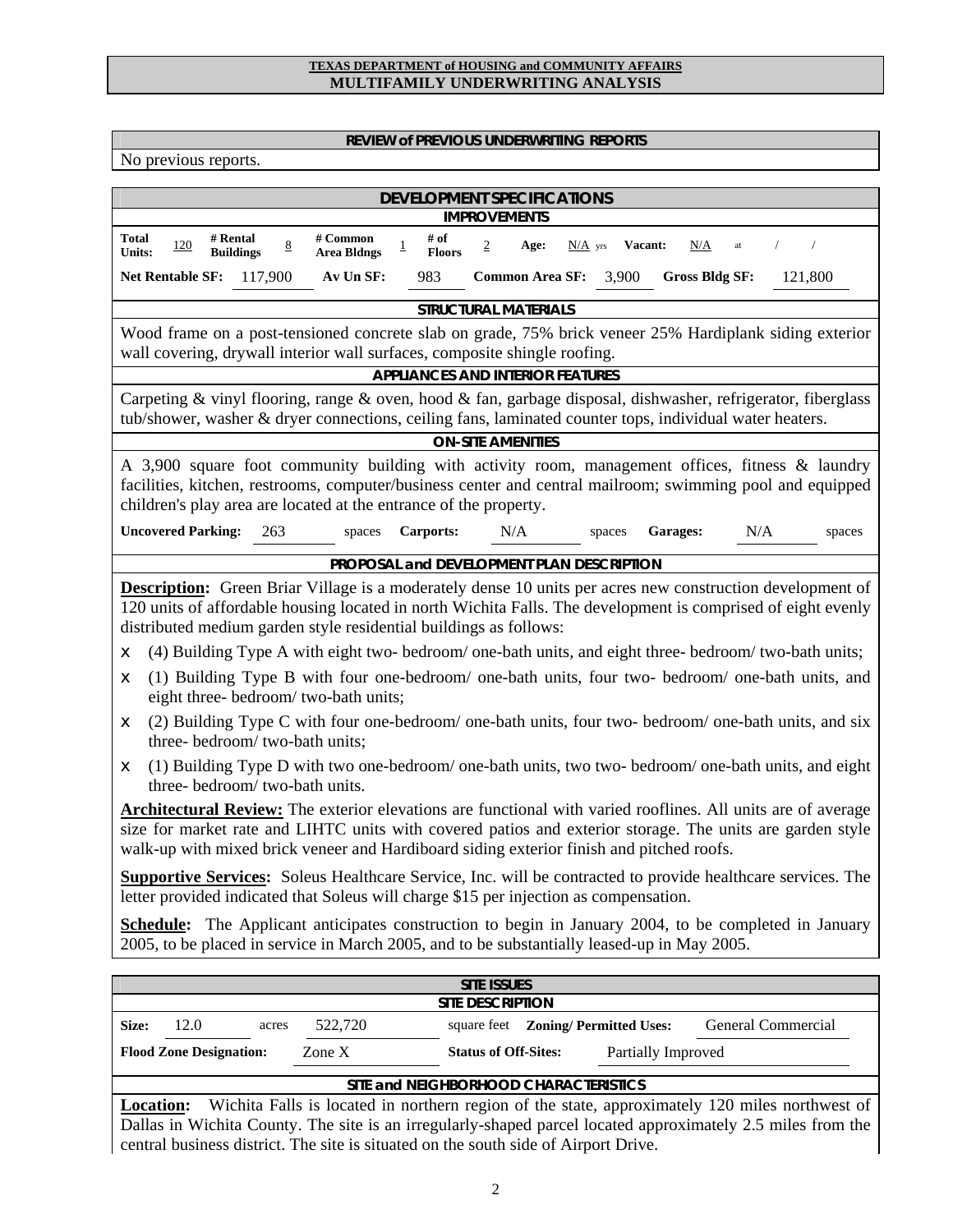**Adjacent Land Uses:** To the north, east and south is undeveloped land. To the west is a machine shop and the City of Wichita Falls fire and police training facility.

**Site Access:** The development is to have two main entries, one from the north or south from Airport Drive and one from the east or west from Burkburnett Road. Access to Interstate Highway 44 is less than one mile west, which provides connections to all other major roads serving the Wichita Falls area.

**Public Transportation:** The availability of public transportation is unknown.

**Shopping & Services:** The site is within 1.5 miles of a Super Wal-Mart. A Walgreen's and an Eckerd's are located 4.5 and 5.0 mile respectively. Winn Dixie Grocery Store is located 5.0 miles southwest. An elementary school and a middle school are located within 2.6 miles and Wichita Falls High School is located 6.0 miles. United Regional Healthcare is located 4.5 miles away. Parks are located within one mile of the site.

**Site Inspection Findings:** TDHCA staff performed a site inspection on May 7, 2003 and found the location to be poor for the proposed development due to the following conditions:

- 1) The development is in the flight path, with the airport being less than one mile.
- 2) Industrial surrounding the property with the observation of semi-trucks traveling at unsafe speeds.

#### **HIGHLIGHTS of SOILS & HAZARDOUS MATERIALS REPORT(S)**

A Phase I Environmental Site Assessment report dated February, 2003 was prepared by Risk Management Specialties and contained the following findings and recommendations:

**Findings and Recommendations:** The engineer indicated that the site has no recognized environmental conditions that warrant further investigations.

#### **POPULATIONS TARGETED**

**Income Set-Aside:** The Applicant has elected the 40% at 60% or less of area median gross income (AMGI) set-aside. All of the units will be reserved for low-income tenants. Four of the units (3%) will be reserved for households earning 30% or less of AMGI, nine of the units (8%) will be reserved for households earning 40% or less of AMGI, three of the units (3%) will be reserved for households earning 50% or less of AMGI, and 104 units (87%) will be reserved for households earning 60% or less of AMGI.

| <b>MAXIMUM ELIGIBLE INCOMES</b> |          |           |                  |                  |           |           |  |  |  |
|---------------------------------|----------|-----------|------------------|------------------|-----------|-----------|--|--|--|
|                                 | 1 Person | 2 Persons | <b>3 Persons</b> | <b>4 Persons</b> | 5 Persons | 6 Persons |  |  |  |
| 60% of AMI                      | \$19,320 | \$22,080  | \$24,840         | \$27,600         | \$29,820  | \$32,040  |  |  |  |

#### **MARKET HIGHLIGHTS**

A market feasibility study dated March 24, 2003 was prepared by Mark C. Temple and highlighted the following findings:

**Definition of Market/Submarket:** "The primary or defined market area for the Green Briar Village Apartments is considered to be Wichita County" (p. II-1) This is a large area containing 632 square miles and roughly equivalent to the area of a circle with a 14 mile radius, but is consistent with the developments in moderately sized communities. Moreover, approximately 80% of the area's population resides with the City of Wichita Falls.

**Population:** The estimated 2002 population of Wichita County was 132,691 and is expected to increase by 2% to approximately 135,234 by 2007. Within the primary market area there were estimated to be 50,556 households in 2007.

**Total Local/Submarket Demand for Rental Units:** "Between 2003 and 2007 it is projected there will be a total demand of 1,514 household units in the Wichita Falls Market Area." (p. IV-2)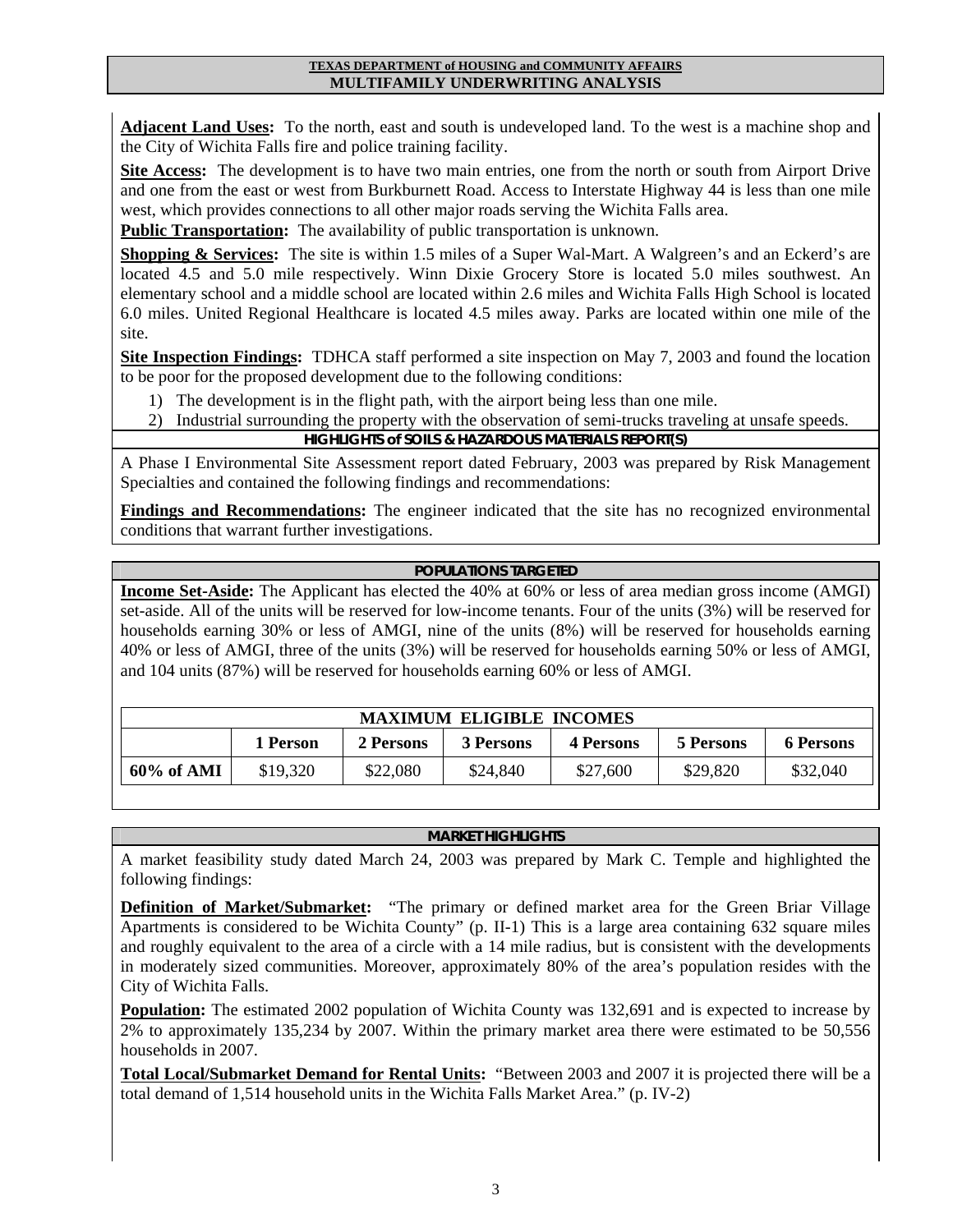| ANNUAL INCOME-ELIGIBLE SUBMARKET DEMAND SUMMARY |                 |                       |                    |               |  |  |  |  |
|-------------------------------------------------|-----------------|-----------------------|--------------------|---------------|--|--|--|--|
|                                                 |                 | <b>Market Analyst</b> | <b>Underwriter</b> |               |  |  |  |  |
|                                                 | <b>Units of</b> | % of Total            | Units of           | % of Total    |  |  |  |  |
| <b>Type of Demand</b>                           | <b>Demand</b>   | <b>Demand</b>         | <b>Demand</b>      | <b>Demand</b> |  |  |  |  |
| Household Growth                                | 70              | 2%                    | 28                 | 1%            |  |  |  |  |
| <b>Resident Turnover</b>                        | 3,758           | 98%                   | 3,064              | 99%           |  |  |  |  |
| <b>TOTAL ANNUAL DEMAND</b>                      | 3,828           | 100%                  | 3,632              | 100%          |  |  |  |  |

Ref: p. IV-4

**Inclusive Capture Rate:** The Market Analyst reported a capture rate of 8.4% based on a supply of 120 units and an income targeted renter demand of 3,828 units. (p. IV-4) The Underwriter calculated a capture rate of 12% based upon a supply of unstabilized comparable affordable units of 426 divided by a revised demand of 3,636.

**Local Housing Authority Waiting List Information:** "Verification with the Wichita Falls Housing Authority indicates there is a lengthy waiting list for family and senior units" (p. IV-5)

**Market Rent Comparables:** The Market Analyst surveyed seven comparable apartment projects totaling 1,728 units in the market area. (p. III-3)

|                        |                 | <b>RENT ANALYSIS</b> (net tenant-paid rents) |                     |               |                     |
|------------------------|-----------------|----------------------------------------------|---------------------|---------------|---------------------|
| Unit Type (% AMI)      | <b>Proposed</b> | <b>Program Max</b>                           | <b>Differential</b> | <b>Market</b> | <b>Differential</b> |
| 1-Bedroom $(40\%)$     | \$217           | \$217                                        | \$0                 | \$548         | $-$ \$331           |
| 1-Bedroom $(60\%)$     | \$370           | \$370                                        | \$0                 | \$548         | $-$178$             |
| $2-Bedroom(30%)$       | \$162           | \$162                                        | \$0                 | \$635         | $-$ \$473           |
| $2-Bedroom(40%)$       | \$254           | \$254                                        | \$0                 | \$635         | $-$ \$381           |
| $2-Bedroom(50%)$       | \$346           | \$346                                        | \$0                 | \$635         | $-$ \$289           |
| $2-Bedroom(60%)$       | \$438           | \$438                                        | \$0                 | \$635         | $-$ \$197           |
| <b>3-Bedroom</b> (30%) | \$177           | \$177                                        | \$0                 | \$754         | $-$ \$577           |
| <b>3-Bedroom</b> (40%) | \$284           | \$284                                        | \$0                 | \$754         | $-$ \$470           |
| 3-Bedroom (50%)        | \$390           | \$390                                        | \$0                 | \$754         | $-$ \$364           |
| $3-Bedroom(60%)$       | \$497           | \$497                                        | \$0                 | \$754         | $-$ \$257           |

(NOTE: Differentials are amount of difference between proposed rents and program limits and average market rents, e.g., proposed rent =\$500, program max  $=$  \$600, differential  $=$  -\$100)

**Submarket Vacancy Rates:** "The occupancy of the market area is presently 94.6 percent" (p. III-1)

**Absorption Projections:** "…present absorption trends of apartment projects located in the Wichita Falls Market Area range from 10 to 15 units per month." (p. IV-7)

**Known Planned Development:** "There is currently one apartment project under construction in the Wichita Falls Market Area. The Woodview Apartments…104 unit LIHTC family project" (p. III-30)

The Underwriter found the market study to be sufficient to make a funding decision.

#### **OPERATING PROFORMA ANALYSIS**

**Income:** The Applicant's rent projections are the maximum rents allowed under LIHTC guidelines, reflecting the state of the Applicant's desire to maintain the affordability of the units. Estimates of secondary income and vacancy and collection losses are in line with TDHCA underwriting guidelines.

**Expenses:** The Applicant's total expense estimate of \$3,616 per unit compares favorably with and is within 5% of a TDHCA database-derived estimate of \$3,644 per unit for comparably-sized developments. Also, the Applicant's line item estimates are within the TDHCA tolerance.

**Conclusion:** The Applicant's estimated income is consistent with the Underwriter's expectations and total operating expenses are within 5% of the database-derived estimate, and the Applicant's NOI is within 5% of the TDHCA derived estimate, therefore the Applicant's estimate should be used to evaluate debt service capacity. In both the Applicant's and the Underwriter's income and expense estimates, there is sufficient net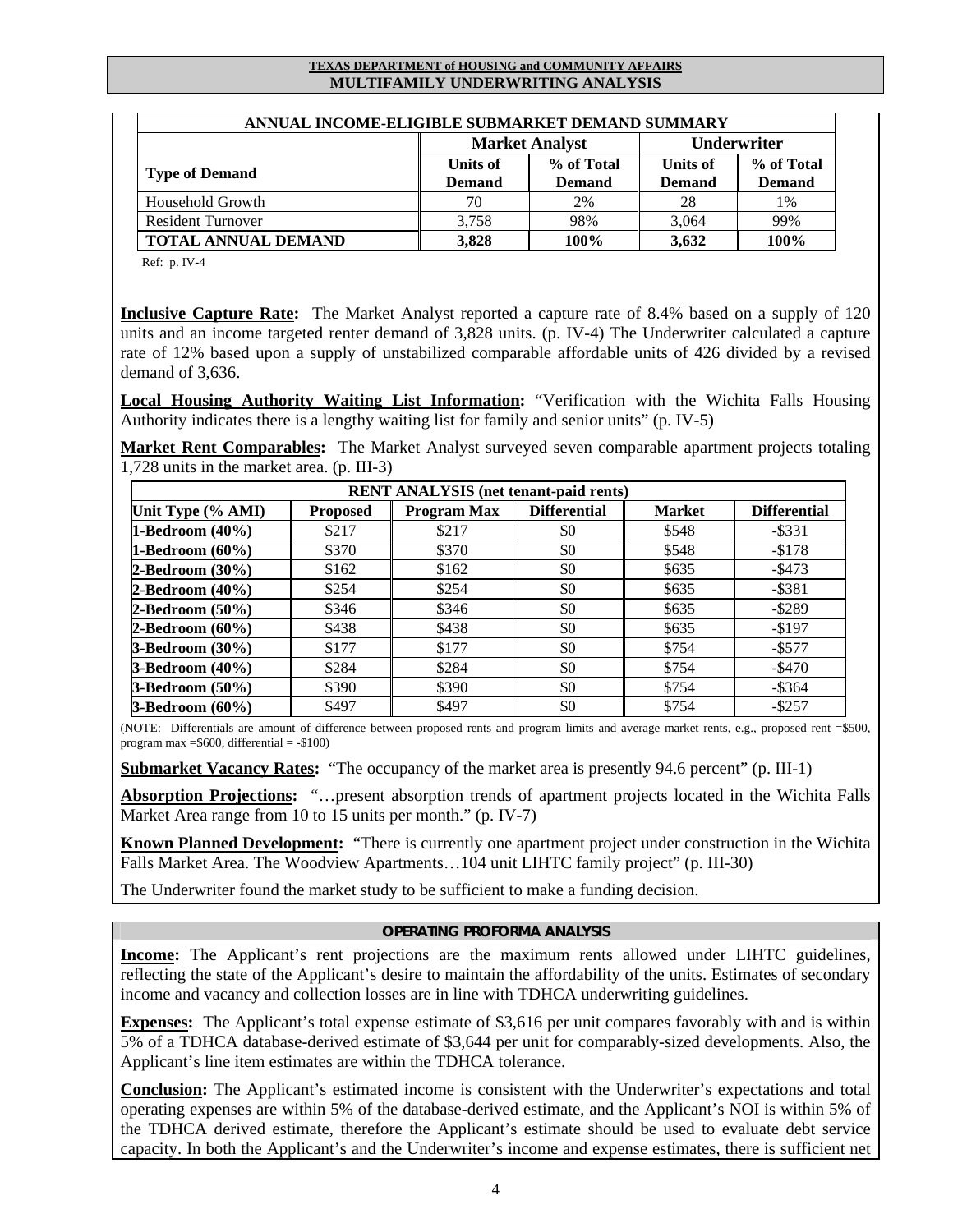operating income to service the proposed first lien permanent mortgage at a debt coverage ratio that is within an acceptable range of TDHCA underwriting guidelines of 1.10 to 1.30. However, based on a proforma with income increasing 3% annually and expenses increasing 4% annually, the development will attain below 1.10 DCR by year 25, thus not being able to service the debt over the standard 30-year period. The Applicant claims that the permanent loan will mature in year 18 and at that time the Applicant will refinance the remaining debt over an additional 30 year period, resulting in a lower debt service, however the Underwriter calculated that debt service to be \$88K per year which is still more than the anticipated NOI in year 30. The Applicant has apparently utilized an expense multiplier of less than 4% or roughly 3.9% annually in the last proforma presented. In order to maintain a 1.10 DRC in the final year of the 30 year proforma the Underwriter would have to use a 3.79% growth rate for expenses. While this may be possible to establish in a controlled environment of budget based rents, such as a USDA or HUD development, it is a significant risk in a less regulated program such as LIHTC. The most significant reason for this long term infeasibility is the 73% expense to income ratio (i.e. the Applicant has attempted to go too far in deep rent skewing). Moreover, the Department's enabling legislation at 2306.1711 requires that the Department adopt policies and procedures to ensure that a recipient of funding maintains the affordability for a 30-year period. The Department has addressed this through the Underwriting Rules at 10TAC 1.32(d)(7) where it is required that "the DCR should remain above a 1.10 and a continued positive cash flow should be projected for the initial 30-year period in order for the development to be characterized as feasible for the long term." Therefore, this development is characterized as not feasible and is not recommended for funding.

|                                                                      | <b>ACQUISITION VALUATION INFORMATION</b> |      |                                             |                                                              |     |                                   |      |  |  |  |
|----------------------------------------------------------------------|------------------------------------------|------|---------------------------------------------|--------------------------------------------------------------|-----|-----------------------------------|------|--|--|--|
|                                                                      | <b>ASSESSED VALUE</b>                    |      |                                             |                                                              |     |                                   |      |  |  |  |
| 2002<br>Land: 12.0 acres<br>\$121,776<br>Assessment for the Year of: |                                          |      |                                             |                                                              |     |                                   |      |  |  |  |
| <b>Building:</b>                                                     | \$0                                      |      | <b>Valuation by:</b>                        |                                                              |     | Wichita County Appraisal District |      |  |  |  |
| <b>Total Assessed Value:</b>                                         | \$121,776                                |      | <b>Tax Rate:</b>                            | 2.57979                                                      |     |                                   |      |  |  |  |
|                                                                      |                                          |      | <b>EVIDENCE of SITE or PROPERTY CONTROL</b> |                                                              |     |                                   |      |  |  |  |
| <b>Type of Site Control:</b>                                         | <b>Commercial Contact</b>                |      |                                             |                                                              |     |                                   |      |  |  |  |
| <b>Contract Expiration Date:</b>                                     | 10/<br>31/                               | 2003 | <b>Anticipated Closing Date:</b>            |                                                              | 10/ | 31/                               | 2003 |  |  |  |
| <b>Acquisition Cost:</b>                                             | \$125,000                                |      | <b>Other Terms/Conditions:</b>              |                                                              |     |                                   |      |  |  |  |
| Seller:                                                              | Estate of J. Walker Friberg              |      |                                             | N <sub>0</sub><br><b>Related to Development Team Member:</b> |     |                                   |      |  |  |  |

#### **CONSTRUCTION COST ESTIMATE EVALUATION**

**Acquisition Value:** The site cost of \$125,000 (\$0.24/SF or \$10,417/acre) is assumed to be reasonable since the acquisition is an arm's-length transaction.

**Sitework Cost:** The Applicant's claimed sitework costs of \$7,292 per unit are within the maximum guideline without requiring additional documentation.

**Direct Construction Cost:** The Applicant's costs are less than 5% different than the Underwriter's Marshall & Swift *Residential Cost Handbook*-derived estimate after all of the Applicant's additional justifications were considered. This would suggest that the Applicant's direct construction costs are reasonable as submitted.

**Fees:** The Applicant's contractor and developer fees are within the Department's guidelines.

**Conclusion:** The Applicant's total development cost estimate is within 5% of the Underwriter's verifiable estimate and is therefore generally acceptable. Since the Underwriter has been able to verify the Applicant's projected costs to a reasonable margin, the Applicant's cost breakdown, as adjusted, is used to calculate eligible basis and determine the LIHTC allocation. As a result, an eligible basis of \$8,064,066 is used to determine a credit allocation of \$874,306 from this method.

| <b>STRUCTURE</b><br><b>ANCING</b>                   |
|-----------------------------------------------------|
| <b>GAP FINANCING</b><br>INTFRIM<br>ONSTRUCTION or G |
|                                                     |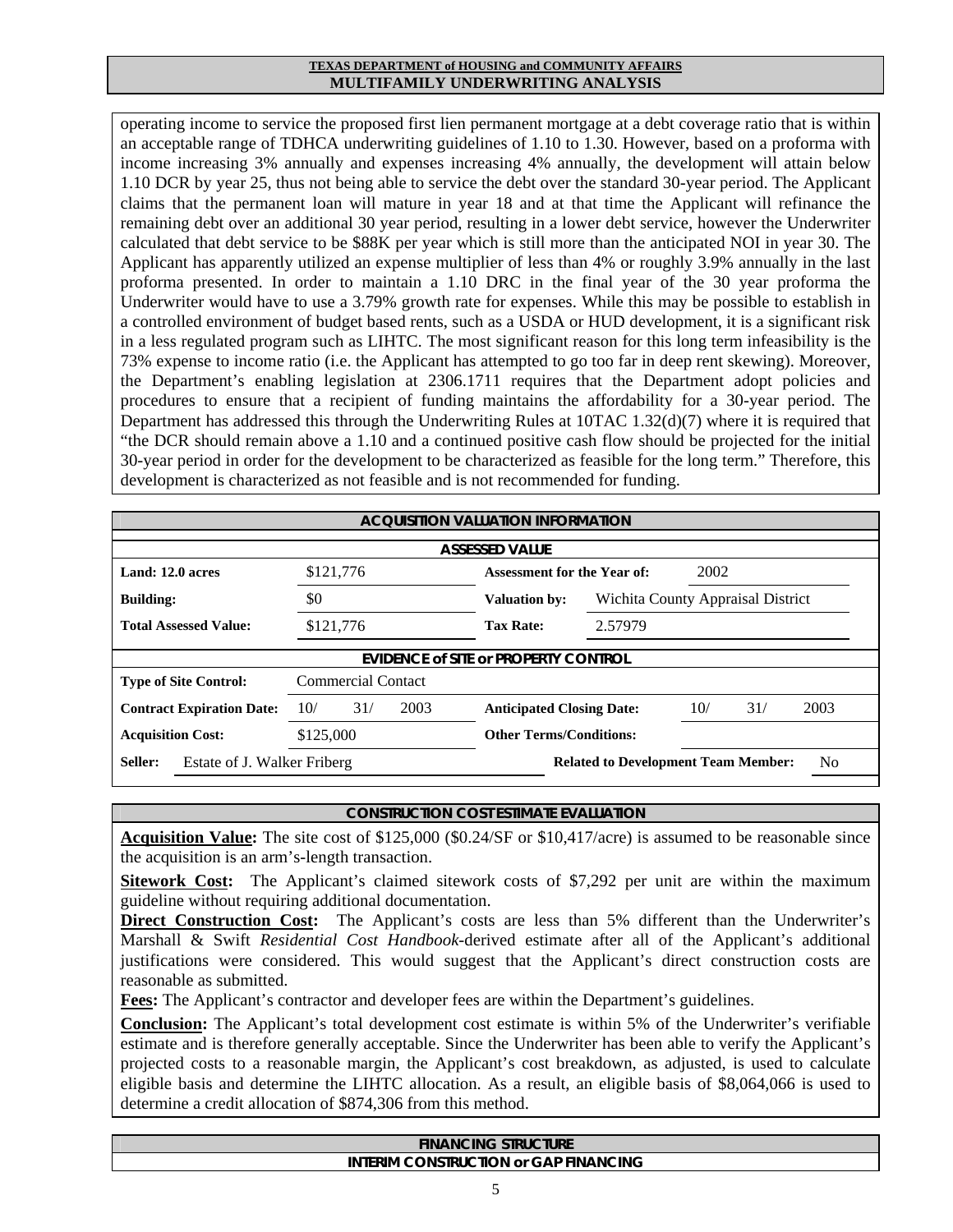| Source:<br><b>Texas Bank</b><br>Stan Gray<br><b>Contact:</b>                                                                                                                                                                                                                                                                                                                                                                                                                                                                                                                                                                                                                                                                                                                        |  |  |  |  |  |  |  |  |
|-------------------------------------------------------------------------------------------------------------------------------------------------------------------------------------------------------------------------------------------------------------------------------------------------------------------------------------------------------------------------------------------------------------------------------------------------------------------------------------------------------------------------------------------------------------------------------------------------------------------------------------------------------------------------------------------------------------------------------------------------------------------------------------|--|--|--|--|--|--|--|--|
| Prime $+1\%$<br>\$2,000,000<br><b>Principal Amount:</b><br><b>Interest Rate:</b>                                                                                                                                                                                                                                                                                                                                                                                                                                                                                                                                                                                                                                                                                                    |  |  |  |  |  |  |  |  |
| <b>Additional Information:</b>                                                                                                                                                                                                                                                                                                                                                                                                                                                                                                                                                                                                                                                                                                                                                      |  |  |  |  |  |  |  |  |
| <b>Commitment:</b><br>LOI<br>$\boxtimes$<br>Conditional<br><b>Amortization:</b><br>N/A<br>$\overline{2}$<br>Firm<br>Term:<br>yrs<br>yrs                                                                                                                                                                                                                                                                                                                                                                                                                                                                                                                                                                                                                                             |  |  |  |  |  |  |  |  |
| LONG TERM/PERMANENT FINANCING                                                                                                                                                                                                                                                                                                                                                                                                                                                                                                                                                                                                                                                                                                                                                       |  |  |  |  |  |  |  |  |
| Lend Lease Mortgage Capital, LP<br>Source:<br>Contact:                                                                                                                                                                                                                                                                                                                                                                                                                                                                                                                                                                                                                                                                                                                              |  |  |  |  |  |  |  |  |
| 6.44<br><b>Principal Amount:</b><br>\$1,617,000<br><b>Interest Rate:</b>                                                                                                                                                                                                                                                                                                                                                                                                                                                                                                                                                                                                                                                                                                            |  |  |  |  |  |  |  |  |
| <b>Additional Information:</b><br>Subject to Fannie Mae DUS underwriting                                                                                                                                                                                                                                                                                                                                                                                                                                                                                                                                                                                                                                                                                                            |  |  |  |  |  |  |  |  |
| $\boxtimes$<br>18<br>LOI<br>Firm<br>Conditional<br>30<br>Term:<br><b>Commitment:</b><br><b>Amortization:</b><br>yrs<br>yrs                                                                                                                                                                                                                                                                                                                                                                                                                                                                                                                                                                                                                                                          |  |  |  |  |  |  |  |  |
| 2003<br><b>Annual Payment:</b><br>\$<br><b>Lien Priority:</b><br>1st<br><b>Commitment Date</b><br>2/<br>26/                                                                                                                                                                                                                                                                                                                                                                                                                                                                                                                                                                                                                                                                         |  |  |  |  |  |  |  |  |
| <b>LIHTC SYNDICATION</b>                                                                                                                                                                                                                                                                                                                                                                                                                                                                                                                                                                                                                                                                                                                                                            |  |  |  |  |  |  |  |  |
| Marle Keutmann<br>Source:<br>Lend Lease<br>Contact:                                                                                                                                                                                                                                                                                                                                                                                                                                                                                                                                                                                                                                                                                                                                 |  |  |  |  |  |  |  |  |
| 101 Arch Street<br><b>Address:</b><br>City:<br><b>Boston</b>                                                                                                                                                                                                                                                                                                                                                                                                                                                                                                                                                                                                                                                                                                                        |  |  |  |  |  |  |  |  |
| 508-8410<br>MA<br>02110<br><b>Phone:</b><br>(202)<br>(202)<br>508-7924<br>State:<br>Zip:<br>Fax:                                                                                                                                                                                                                                                                                                                                                                                                                                                                                                                                                                                                                                                                                    |  |  |  |  |  |  |  |  |
| \$6,748,000<br><b>Net Proceeds:</b><br>Net Syndication Rate (per \$1.00 of 10-yr LIHTC)<br>77¢                                                                                                                                                                                                                                                                                                                                                                                                                                                                                                                                                                                                                                                                                      |  |  |  |  |  |  |  |  |
| LOI<br>Firm<br>⊠<br>Conditional<br>24/<br>2003<br><b>Commitment</b><br>Date:<br>2/                                                                                                                                                                                                                                                                                                                                                                                                                                                                                                                                                                                                                                                                                                  |  |  |  |  |  |  |  |  |
| Based on requested credits<br><b>Additional Information:</b>                                                                                                                                                                                                                                                                                                                                                                                                                                                                                                                                                                                                                                                                                                                        |  |  |  |  |  |  |  |  |
| <b>APPLICANT EQUITY</b>                                                                                                                                                                                                                                                                                                                                                                                                                                                                                                                                                                                                                                                                                                                                                             |  |  |  |  |  |  |  |  |
| Deferred Developer Fee<br>\$15,977<br>Amount:<br>Source:                                                                                                                                                                                                                                                                                                                                                                                                                                                                                                                                                                                                                                                                                                                            |  |  |  |  |  |  |  |  |
| <b>FINANCING STRUCTURE ANALYSIS</b>                                                                                                                                                                                                                                                                                                                                                                                                                                                                                                                                                                                                                                                                                                                                                 |  |  |  |  |  |  |  |  |
| Financing: The Applicant intends obtain a bridge loan from Texas Bank for \$2,000,000 to begin<br>construction. The bridge loan will be repaid through the first installment of equity. The Applicant will obtain<br>a permanent loan from Lend Lease for \$1,617,000 at an interest rate underwritten at 6.44% amortized over<br>30 years with a term of 18 years. The Applicant intends to pay off the loan in 18 years by obtaining a new<br>loan with a 30-year term. As discussed above the Underwriter must characterize this financing structure as<br>not feasible. The debt service on the second 30-year amortization loan is estimated by both the Applicant and<br>the Underwriter at approximately \$87K, however, NOI in year 30 is projected to be only \$60K by the |  |  |  |  |  |  |  |  |

**CDBG Funds:** The Applicant indicated that a \$10,000 application was made to the City of Wichita Falls Department of Community Development. The documentation provided however does not identify the type of financing or the purpose of the funds. Any below market federal funds would be required to be deducted from eligible basis, with few exceptions. One exception is CDBG funds provided as a grant for infrastructure development. It is unknown if the CDBG funds requested will meet this requirement, but it is also uncertain if the Applicant will be successfully awarded these funds, however, the development can source these funds from deferral of developer fees if they do not materialize.

Underwriter and \$87K by the Applicant, and in both cases the development fails to maintain the 1.10 DCR

**LIHTC Syndication**: Lend Lease has provided a letter of intent with the following pay in schedule:

- $\leq$  30% upon admission to Partnership
- $\epsilon$  20% upon 25% completion of construction.
- $\epsilon$  20% upon 50% completion of construction.
- $\leq$  10% upon 100% completion of construction.
- $\leq$  10% upon final closing of permanent loan
- $\epsilon$  10% upon receipt of 8609's.

requirement.

**Financing Conclusions:** Based on the Applicant's estimate of eligible basis, the LIHTC allocation should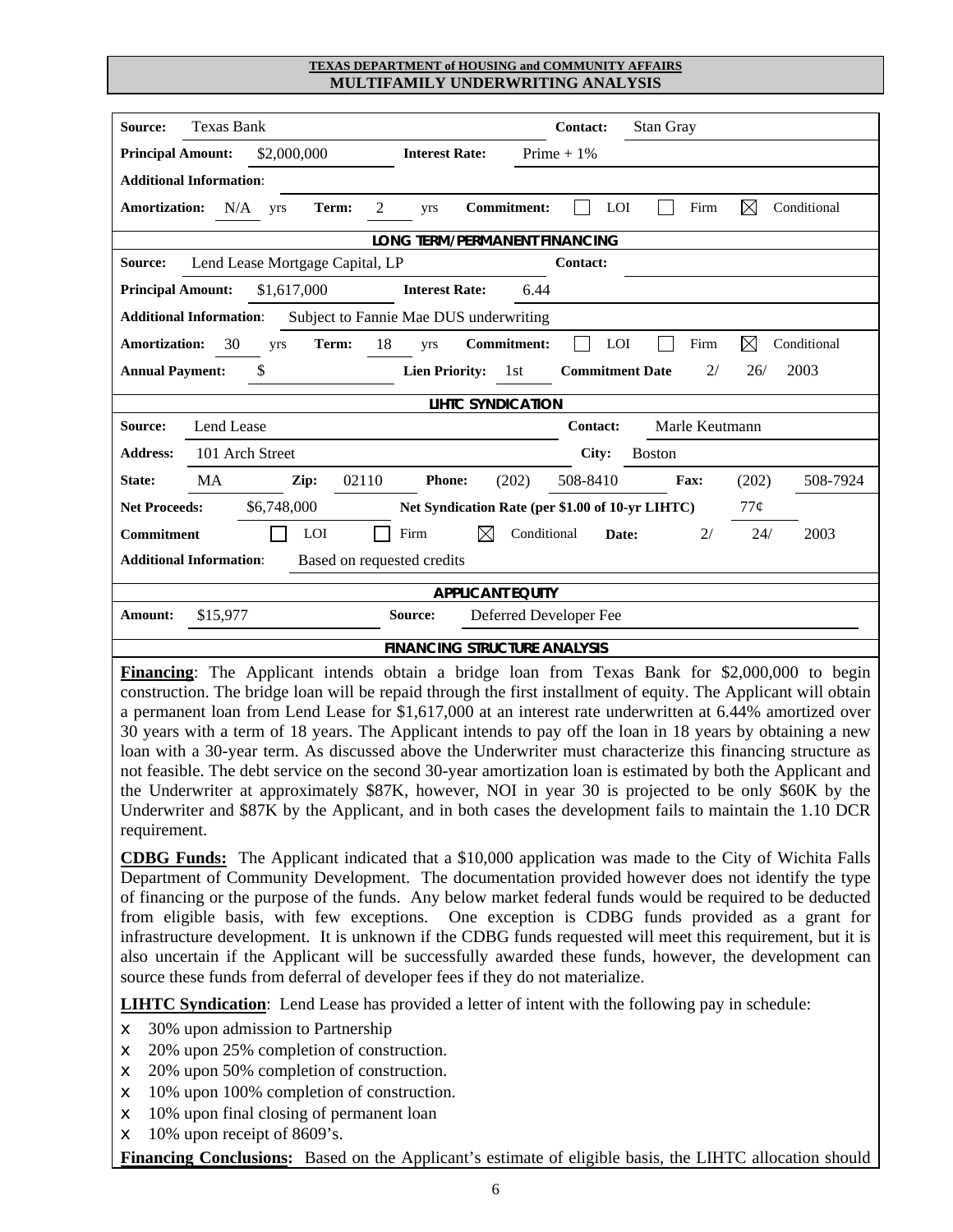not exceed \$874,306 annually for ten years, resulting in syndication proceeds of approximately \$6,731,483. The permanent financing estimate provided by the Applicant of \$1,617,000 meets the DCR guidelines but is not feasible in the long run based on the Department's Underwriting rules.

#### **DEVELOPMENT TEAM IDENTITIES of INTEREST**

The Applicant, Developer and Property Manager are under common ownership but this is a typical relationship for LIHTC developments.

### **APPLICANT'S/PRINCIPALS' FINANCIAL HIGHLIGHTS, BACKGROUND, and EXPERIENCE**

### **Financial Highlights:**

- $\epsilon$  The Applicant and General Partner did not submit financial statements, therefore, receipt, review and acceptance of financial statements for the Applicant and/or General Partner is a condition of this report.
- $\epsilon$  Randy Stevenson and Ann Stevenson, submitted joint unaudited financial statements as of February 19, 2003 and are anticipated to be guarantors of the development.

#### **Background & Experience:**

- $\epsilon$  The Applicant and General Partner are new entities formed for the purpose of developing the project.
- $\epsilon$  Randy Stevenson has developed three LIHTC properties totaling 316 units since 2000.

#### **SUMMARY OF SALIENT RISKS AND ISSUES**

- $\epsilon$  The Applicant's operating proforma is more than 5% outside of the Underwriter's verifiable range.
- $\epsilon$  The development will not have adequate cash flow to service the debt beyond year 15.

| Underwriter:                             |             | Date: | June 15, 2003 |
|------------------------------------------|-------------|-------|---------------|
|                                          | Mark Fugina |       |               |
| <b>Director of Real Estate Analysis:</b> |             | Date: | June 15, 2003 |
|                                          | Tom Gouris  |       |               |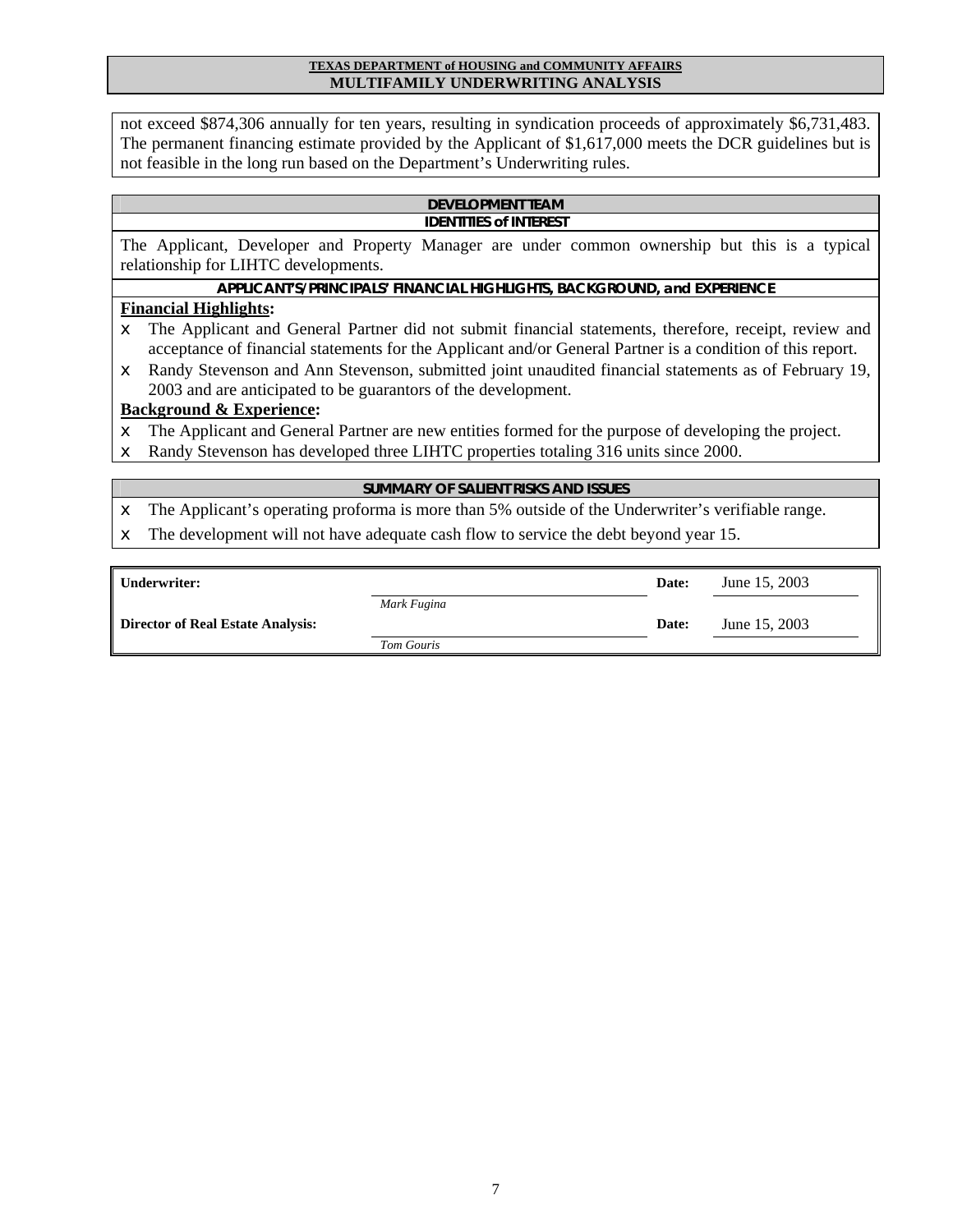# MULTIFAMILY COMPARATIVE ANALYSIS

|                                  |              |                                                   |                 |                              |                 | MULTIFAMILY COMPARATIVE ANALYSIS<br>Green Briar Village, Wichita Falls, LIHTC #03104 |                                |                              |                         |                           |  |
|----------------------------------|--------------|---------------------------------------------------|-----------------|------------------------------|-----------------|--------------------------------------------------------------------------------------|--------------------------------|------------------------------|-------------------------|---------------------------|--|
|                                  | Number       | <b>Bedrooms</b>                                   | No. of Baths    | Size in SF                   | Gross Rent Lmt. | Net Rent per Unit                                                                    |                                |                              | <b>Tnt Pd Util</b>      |                           |  |
| Type of Unit<br>TC40%            | 1            | 1                                                 | 1               | 750                          | \$306           | \$217                                                                                | <b>Rent per Month</b><br>\$217 | <b>Rent per SF</b><br>\$0.29 | \$89.00                 | Wtr, Swr, Trsh<br>\$33.00 |  |
| TC60%                            | 13           | 1                                                 | 1               | 750                          | 459             | 370                                                                                  | 4,810                          | 0.49                         | 89.00                   | 33.00                     |  |
| TC30%                            | $\mathbf{1}$ | $\overline{2}$                                    | $\mathbf{1}$    | 900                          | 276             | 162                                                                                  | 162                            | 0.18                         | 114.00                  | 39.00                     |  |
| TC40%                            | 2            | $\overline{2}$                                    | 1               | 900                          | 368             | 254                                                                                  | 508                            | 0.28                         | 114.00                  | 39.00                     |  |
| <b>TC50%</b>                     | $\mathbf{1}$ | $\overline{2}$                                    | 1               | 900                          | 460             | 346                                                                                  | 346                            | 0.38                         | 114.00                  | 39.00                     |  |
| TC60%                            | 42           | $\overline{2}$                                    | $\mathbf{1}$    | 900                          | 552             | 438                                                                                  | 18,396                         | 0.49                         | 114.00                  | 39.00                     |  |
| TC30%                            | 3            | 3                                                 | $\overline{2}$  | 1,100                        | 318             | 177                                                                                  | 531                            | 0.16                         | 141.00                  | 45.00                     |  |
| TC40%                            | 6            | 3                                                 | 2               | 1,100                        | 425             | 284                                                                                  | 1,704                          | 0.26                         | 141.00                  | 45.00                     |  |
| <b>TC50%</b>                     | 2            | 3                                                 | $\overline{2}$  | 1,100                        | 531             | 390                                                                                  | 780                            | 0.35                         | 141.00                  | 45.00                     |  |
| TC60%                            | 49           | 3                                                 | $\overline{2}$  | 1,100                        | 638             | 497                                                                                  | 24,353                         | 0.45                         | 141.00                  | 45.00                     |  |
| <b>TOTAL:</b>                    | 120          |                                                   | <b>AVERAGE:</b> | 983                          | \$556           | \$432                                                                                | \$51,807                       | \$0.44                       | \$124.58                | \$41.30                   |  |
| <u>INCOME</u>                    |              | Total Net Rentable Sq Ft:                         |                 | 117,900                      |                 | <b>TDHCA</b>                                                                         | <b>APPLICANT</b>               |                              | <b>USS Region</b>       | 2                         |  |
| POTENTIAL GROSS RENT             |              |                                                   |                 |                              |                 | \$621,684                                                                            | \$621,684                      |                              | <b>IREM Region</b>      |                           |  |
| Secondary Income                 |              |                                                   |                 | Per Unit Per Month:          | \$13.00         | 18,720                                                                               | 18,720                         | \$13.00                      | Per Unit Per Month      |                           |  |
| Other Support Income: (describe) |              |                                                   |                 |                              |                 | 0                                                                                    | 0                              |                              |                         |                           |  |
| POTENTIAL GROSS INCOME           |              |                                                   |                 |                              |                 | \$640,404                                                                            | \$640.404                      |                              |                         |                           |  |
| Vacancy & Collection Loss        |              |                                                   |                 | % of Potential Gross Income: | $-7.50%$        | (48,030)                                                                             | (48,036)                       | $-7.50%$                     | of Potential Gross Rent |                           |  |
|                                  |              | Employee or Other Non-Rental Units or Concessions |                 |                              |                 | 0                                                                                    |                                |                              |                         |                           |  |
| EFFECTIVE GROSS INCOME           |              |                                                   |                 |                              |                 | \$592,374                                                                            | \$592,368                      |                              |                         |                           |  |
| <b>EXPENSES</b>                  |              |                                                   | % OF EGI        | PER UNIT                     | PER SQ FT       |                                                                                      |                                | PER SQ FT                    | <b>PER UNIT</b>         | % OF EGI                  |  |
| General & Administrative         |              |                                                   | 7.64%           | \$377                        | 0.38            | \$45,234                                                                             | \$44,100                       | \$0.37                       | \$368                   | 7.44%                     |  |
| Management                       |              |                                                   | 5.00%           | 247                          | 0.25            | 29,619                                                                               | \$23,695                       | 0.20                         | 197                     | 4.00%                     |  |
| Payroll & Payroll Tax            |              |                                                   | 17.41%          | 860                          | 0.87            | 103,153                                                                              | \$97,000                       | 0.82                         | 808                     | 16.37%                    |  |
| Repairs & Maintenance            |              |                                                   | 7.60%           | 375                          | 0.38            | 45,000                                                                               | \$50,920                       | 0.43                         | 424                     | 8.60%                     |  |
| <b>Utilities</b>                 |              |                                                   | 6.29%           | 311                          | 0.32            | 37,264                                                                               | \$31,200                       | 0.26                         | 260                     | 5.27%                     |  |
| Water, Sewer, & Trash            |              |                                                   | 5.52%           | 273                          | 0.28            | 32,727                                                                               | \$34,000                       | 0.29                         | 283                     | 5.74%                     |  |
| Property Insurance               |              |                                                   | 5.37%           | 265                          | 0.27            | 31,833                                                                               | \$40,000                       | 0.34                         | 333                     | 6.75%                     |  |
| <b>Property Tax</b>              |              | 2.57979                                           | 13.07%          | 645                          | 0.66            | 77,394                                                                               | \$78,000                       | 0.66                         | 650                     | 13.17%                    |  |
| Reserve for Replacements         |              |                                                   | 4.05%           | 200                          | 0.20            | 24,000                                                                               | \$24,000                       | 0.20                         | 200                     | 4.05%                     |  |
|                                  |              | Other Expenses: Compliance, Secur                 | 1.86%           | 92                           | 0.09            | 11,000                                                                               | \$11,000                       | 0.09                         | 92                      | 1.86%                     |  |
| TOTAL EXPENSES                   |              |                                                   | 73.81%          | \$3,644                      | \$3.71          | \$437,224                                                                            | \$433,915                      | \$3.68                       | \$3,616                 | 73.25%                    |  |
| NET OPERATING INC                |              |                                                   | 26.19%          | \$1,293                      | \$1.32          | \$155,150                                                                            | \$158,453                      | \$1.34                       | \$1,320                 | 26.75%                    |  |
| <b>DEBT SERVICE</b>              |              |                                                   |                 |                              |                 |                                                                                      |                                |                              |                         |                           |  |
| First Lien Mortgage              |              |                                                   | 20.58%          | \$1,016                      | \$1.03          | \$121,882                                                                            | \$136,923                      | \$1.16                       | \$1,141                 | 23.11%                    |  |
| <b>CBDG Grant</b>                |              |                                                   | 0.00%           | \$0                          | \$0.00          | 0                                                                                    |                                | \$0.00                       | \$0                     | 0.00%                     |  |
| <b>CBDG Grant</b>                |              |                                                   | 0.00%           | \$0                          | \$0.00          | 0                                                                                    |                                | \$0.00                       | \$0                     | 0.00%                     |  |
| NET CASH FLOW                    |              |                                                   | 5.62%           | \$277                        | \$0.28          | \$33,268                                                                             | \$21,530                       | \$0.18                       | \$179                   | 3.63%                     |  |
| AGGREGATE DEBT COVERAGE RATIO    |              |                                                   |                 |                              |                 | 1.27                                                                                 | 1.16                           |                              |                         |                           |  |
| RECOMMENDED DEBT COVERAGE RATIO  |              |                                                   |                 |                              |                 |                                                                                      | 1.30                           |                              |                         |                           |  |
| <b>CONSTRUCTION COST</b>         |              |                                                   |                 |                              |                 |                                                                                      |                                |                              |                         |                           |  |
| Description                      |              | <b>Factor</b>                                     | % of TOTAL      | <b>PER UNIT</b>              | PER SQ FT       | <b>TDHCA</b>                                                                         | <b>APPLICANT</b>               | PER SQ FT                    | <b>PER UNIT</b>         | % of TOTAL                |  |
| Acquisition Cost (site or bldg)  |              |                                                   | 1.46%           | \$1,042                      | \$1.06          | \$125,000                                                                            | \$125,000                      | \$1.06                       | \$1,042                 | 1.49%                     |  |
| Off-Sites                        |              |                                                   | 0.00%           | $\mathbf 0$                  | 0.00            | 0                                                                                    |                                | 0.00                         | $\pmb{0}$               | 0.00%                     |  |
| Sitework                         |              |                                                   | 10.25%          | 7,292                        | 7.42            | 875,000                                                                              | 875,000                        | 7.42                         | 7,292                   | 10.43%                    |  |
| <b>Direct Construction</b>       |              |                                                   | 57.71%          | 41,045                       | 41.78           | 4,925,349                                                                            | 4,846,568                      | 41.11                        | 40,388                  | 57.75%                    |  |
| Contingency                      |              | 3.33%                                             | 2.26%           | 1,609                        | 1.64            | 193,113                                                                              | 193,113                        | 1.64                         | 1,609                   | 2.30%                     |  |
| General Req'ts                   |              | 5.84%                                             | 3.97%           | 2,823                        | 2.87            | 338,794                                                                              | 338,794                        | 2.87                         | 2,823                   | 4.04%                     |  |
| Contractor's G & A               |              | 1.95%                                             | 1.32%           | 941                          | 0.96            | 112,931                                                                              | 112,931                        | 0.96                         | 941                     | 1.35%                     |  |
| Contractor's Profit              |              | 5.84%                                             | 3.97%           | 2,823                        | 2.87            | 338,794                                                                              | 338,794                        | 2.87                         | 2,823                   | 4.04%                     |  |

LIHTC Syndication Proceeds 79.07% \$56,233 \$57.23 6,748,000 6,748,000 6,731,483 Deferred Developer Fees 0.20% \$141 \$0.14 16,908 16,908 16,908 33,425 Additional (excess) Funds Required 1.67% \$1,187 \$1.21 142,402 0 (0) TOTAL SOURCES **12.2** TOTAL SOURCES **12.321.908 12.42.42.42.42.42.42.52.534,310 \$8,391,908 \$8,391,908** 15-Yr Cumulative Cash Flow \$534,607.25 % of Dev. Fee Deferred

Developer Fee Available \$1,053,139

3%

Indirect Construction 2.13% 1,513 1.54 181,556 181,556 1.54 1,513 2.16% **Ineligible Costs** 1.56% 1,107 1.13 132,842 132,842 1.13 1.13 1,107 1.58% Developer's G & A 1.83% 1.53% 1,085 1.10 130,177 0 0.00 0.00 0 0.00% Developer's Profit 13.00% 10.81% 7,691 7.83 922,962 1,053,139 8.93 8,776 12.55% Interim Financing 1.57% 1,118 1.14 134,171 134,171 1.14 1.118 1.60% Reserves 1.45% 1,030 1.05 | 123,622 | 60,000 | 0.51 500 0.71% TOTAL COST 100.00% \$71,119 \$72.39 | \$8,534,310 | \$8,391,908 | \$71.18 \$69,933 100.00% *Recap-Hard Construction Costs 79.49% \$56,533 \$57.54 \$6,783,981 \$6,705,200 \$56.87 \$55,877 79.90%*

**SOURCES OF FUNDS RECOMMENDED** First Lien Mortgage 18.95% \$13,475 \$13.72 \$1,617,000 \$1,617,000 \$1,617,000 CBDG Grant 0.12% \$83 \$0.08 10,000 10,000 10,000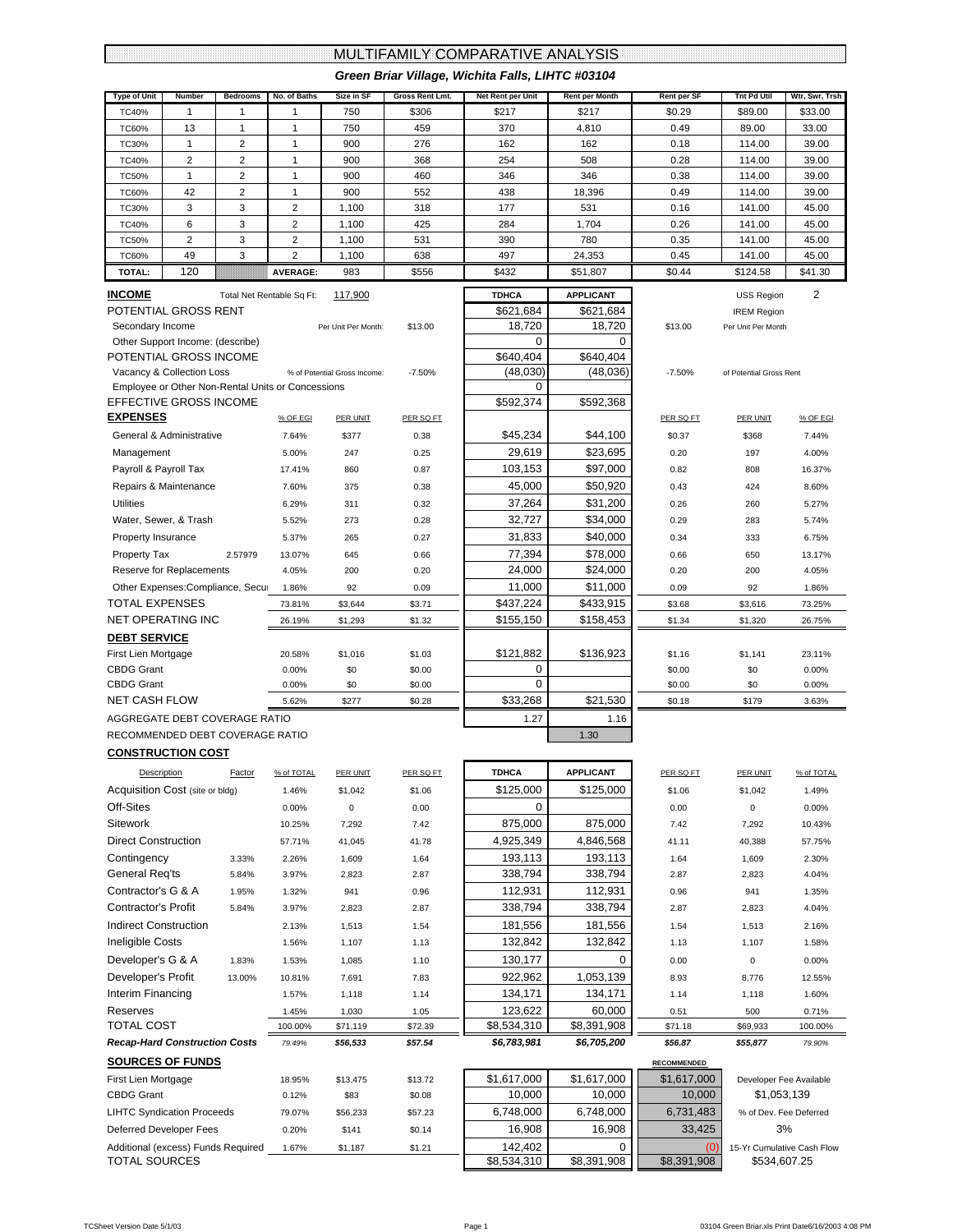#### **MULTIFAMILY COMPARATIVE ANALYSIS(continued)** *Green Briar Village, Wichita Falls, LIHTC #03104*

|                                      |               | Average Quality Multiple Residence Basis |             | Primary<br>\$1,617,000 | Term                                             | 360           |             |
|--------------------------------------|---------------|------------------------------------------|-------------|------------------------|--------------------------------------------------|---------------|-------------|
| <b>CATEGORY</b>                      | <b>FACTOR</b> | UNITS/SQ FT                              | PER SF      | <b>AMOUNT</b>          | Int Rate<br>6.44%                                | <b>DCR</b>    | 1.27        |
| <b>Base Cost</b>                     |               |                                          | \$<br>41.98 | \$4,948,947            |                                                  |               |             |
| Adjustments                          |               |                                          |             |                        | Secondary<br>\$10,000                            | Term          |             |
| <b>Exterior Wall Finish</b>          | 6.25%         |                                          | \$2.62      | \$309,309              | Int Rate                                         | Subtotal DCR  | 1.27        |
| Elderly                              |               |                                          | 0.00        |                        |                                                  |               |             |
| Roofing                              |               |                                          | 0.00        | U                      | <b>Additional</b>                                | Term          |             |
| Subfloor                             |               |                                          | (1.01)      | (119,079)              | Int Rate                                         | Aggregate DCR | 1.27        |
| Floor Cover                          |               |                                          | 1.92        | 226,368                |                                                  |               |             |
| Porches/Balconies                    | \$18.19       | 10.926                                   | 1.69        | 198,689                | <b>RECOMMENDED FINANCING STRUCTURE APPLICANT</b> |               |             |
| Plumbing                             | \$615         | 180                                      | 0.94        | 110,700                |                                                  |               |             |
| <b>Built-In Appliances</b>           | \$1.625       | 120                                      | 1.65        | 195,000                | <b>Primary Debt Service</b>                      | \$121,882     |             |
| <b>Stairs</b>                        | \$1.625       | 28                                       | 0.39        | 45,500                 | Secondary Debt Service                           |               |             |
| Floor Insulation                     |               |                                          | 0.00        | n                      | <b>Additional Debt Service</b>                   | 0             |             |
| Heating/Cooling                      |               |                                          | 1.47        | 173,313                | <b>NET CASH FLOW</b>                             | \$36,571      |             |
| <b>Exterior Halls</b>                | \$41.98       | 6.588                                    | 2.35        | 276,537                |                                                  |               |             |
| Comm &/or Aux Bldgs                  | \$57.91       | 3,900                                    | 1.92        | 225,839                | Primary<br>\$1,617,000                           | Term          | 360         |
| Other:                               |               |                                          | 0.00        |                        | Int Rate<br>6.44%                                | <b>DCR</b>    | 1.30        |
| <b>SUBTOTAL</b>                      |               |                                          | 55.90       | 6,591,123              |                                                  |               |             |
| <b>Current Cost Multiplier</b>       | 1.03          |                                          | 1.68        | 197.734                | Secondary<br>\$10,000                            | Term          | $\mathbf 0$ |
| <b>Local Multiplier</b>              | 0.89          |                                          | (6.15)      | (725, 024)             | Int Rate<br>0.00%                                | Subtotal DCR  | 1.30        |
| TOTAL DIRECT CONSTRUCTION COSTS      |               |                                          | \$51.43     | \$6,063,833            |                                                  |               |             |
| Plans, specs, survy, bld prmf        | 3.90%         |                                          | (\$2.01)    | (\$236,489)            | <b>Additional</b><br>\$0                         | Term          | $\mathbf 0$ |
| <b>Interim Construction Interest</b> | 3.38%         |                                          | (1.74)      | (204, 654)             | Int Rate<br>0.00%                                | Aggregate DCR | 1.30        |
| Contractor's OH & Profit             | 11.50%        |                                          | (5.91)      | (697, 341)             |                                                  |               |             |
| NET DIRECT CONSTRUCTION COSTS        |               |                                          | \$41.78     | \$4,925,349            |                                                  |               |             |

#### **DIRECT CONSTRUCTION COST ESTIMATE EXPLORE AND A PAYMENT COMPUTATION** Residential Cost Handbook

|               | Average Quality Multiple Residence Basis |               |               | Primary           | \$1,617,000 | Term          |
|---------------|------------------------------------------|---------------|---------------|-------------------|-------------|---------------|
| <b>FACTOR</b> | <b>UNITS/SQ FT</b>                       | <b>PER SF</b> | <b>AMOUNT</b> | Int Rate          | 6.44%       | <b>DCR</b>    |
|               |                                          | 41.98         | \$4,948,947   |                   |             |               |
|               |                                          |               |               | Secondary         | \$10,000    | Term          |
| 6.25%         |                                          | \$2.62        | \$309,309     | Int Rate          |             | Subtotal DCR  |
|               |                                          | 0.00          |               |                   |             |               |
|               |                                          | 0.00          |               | <b>Additional</b> |             | Term          |
|               |                                          | (1.01)        | (119,079)     | Int Rate          |             | Aggregate DCR |

#### **RECOMMENDED FINANCING STRUCTURE APPLICANT'S N**

| <b>Primary Debt Service</b><br>Secondary Debt Service<br>Additional Debt Service<br><b>NET CASH FLOW</b> |             | \$121,882<br>O<br>Ω<br>\$36,571 |          |
|----------------------------------------------------------------------------------------------------------|-------------|---------------------------------|----------|
| Primary                                                                                                  | \$1,617,000 | Term                            | 360      |
| Int Rate                                                                                                 | 6.44%       | <b>DCR</b>                      | 1.30     |
|                                                                                                          |             |                                 |          |
| Secondary                                                                                                | \$10,000    | Term                            | $\Omega$ |
| Int Rate                                                                                                 | 0.00%       | Subtotal DCR                    | 1.30     |
|                                                                                                          |             |                                 |          |
| <b>Additional</b>                                                                                        | \$0         | Term                            | 0        |
|                                                                                                          |             |                                 |          |

#### **OPERATING INCOME & EXPENSE PROFORMA: RECOMMENDED FINANCING STRUCTURE (APPLICANT'S NOI)**

| <b>INCOME</b><br>3.00%<br>at | YEAR <sub>1</sub> | YEAR 2    | YEAR 3      | YEAR 4    | <b>YEAR 5</b> | YEAR 10   | <b>YEAR 15</b> | <b>YEAR 20</b> | YEAR 30     |
|------------------------------|-------------------|-----------|-------------|-----------|---------------|-----------|----------------|----------------|-------------|
| POTENTIAL GROSS RENT         | \$621.684         | \$640.335 | \$659,545   | \$679,331 | \$699,711     | \$811.157 | \$940,353      | \$1.090.127    | \$1,465,039 |
| Secondary Income             | 18,720            | 19,282    | 19,860      | 20,456    | 21,070        | 24,425    | 28,316         | 32,826         | 44,115      |
| Contractor's Profit          | $\Omega$          | 0         | $\mathbf 0$ | 0         | $\Omega$      | 0         | 0              | 0              | $\mathbf 0$ |
| POTENTIAL GROSS INCOME       | 640,404           | 659,616   | 679,405     | 699,787   | 720,780       | 835,582   | 968,669        | 1,122,952      | 1,509,154   |
| Vacancy & Collection Loss    | (48,036)          | (49, 471) | (50, 955)   | (52, 484) | (54,059)      | (62, 669) | (72, 650)      | (84, 221)      | (113, 187)  |
| Developer's G & A            | $\mathbf 0$       | 0         | 0           | 0         | 0             | 0         | 0              | 0              | 0           |
| EFFECTIVE GROSS INCOME       | \$592,368         | \$610,145 | \$628,449   | \$647,303 | \$666,722     | \$772,913 | \$896,018      | \$1,038,731    | \$1,395,967 |
| EXPENSES at<br>4.00%         |                   |           |             |           |               |           |                |                |             |
| General & Administrative     | \$44,100          | \$45,864  | \$47,699    | \$49,607  | \$51,591      | \$62,768  | \$76,367       | \$92,912       | \$137,533   |
| Management                   | 23,695            | 24,406    | 25,138      | 25,892    | 26,669        | 30,917    | 35,841         | 41,550         | 55,839      |
| Payroll & Payroll Tax        | 97,000            | 100,880   | 104,915     | 109,112   | 113,476       | 138,061   | 167,973        | 204,364        | 302,509     |
| Repairs & Maintenance        | 50,920            | 52,957    | 55,075      | 57,278    | 59,569        | 72,475    | 88,177         | 107,281        | 158,802     |
| Utilities                    | 31,200            | 32,448    | 33,746      | 35,096    | 36,500        | 44,407    | 54,028         | 65,734         | 97,302      |
| Water, Sewer & Trash         | 34,000            | 35,360    | 36,774      | 38,245    | 39,775        | 48,393    | 58,877         | 71,633         | 106,034     |
| Insurance                    | 40,000            | 41,600    | 43,264      | 44,995    | 46,794        | 56,932    | 69,267         | 84,274         | 124,746     |
| Property Tax                 | 78,000            | 81,120    | 84,365      | 87,739    | 91,249        | 111,018   | 135,071        | 164,334        | 243,255     |
| Reserve for Replacements     | 24,000            | 24,960    | 25,958      | 26,997    | 28,077        | 34,159    | 41,560         | 50,564         | 74,848      |
| Other                        | 11,000            | 11,440    | 11,898      | 12,374    | 12,868        | 15,656    | 19,048         | 23,175         | 34,305      |
| <b>TOTAL EXPENSES</b>        | \$433,915         | \$451,035 | \$468,832   | \$487,334 | \$506,569     | \$614,788 | \$746,209      | \$905,821      | \$1,335,173 |
| NET OPERATING INCOME         | \$158,453         | \$159,110 | \$159,617   | \$159,969 | \$160,153     | \$158,125 | \$149,809      | \$132,909      | \$60,795    |
| <b>DEBT SERVICE</b>          |                   |           |             |           |               |           |                |                |             |
| First Lien Financing         | \$121,882         | \$121,882 | \$121,882   | \$121,882 | \$121,882     | \$121,882 | \$121,882      | \$121,882      | \$121,882   |
| Second Lien                  | $\mathbf 0$       | 0         | 0           | 0         | 0             | 0         | 0              | 0              | $\mathbf 0$ |
| Other Financing              | $\Omega$          | 0         | 0           | 0         | 0             | 0         | 0              | 0              | 0           |
| <b>NET CASH FLOW</b>         | \$36,571          | \$37,228  | \$37,735    | \$38,087  | \$38,271      | \$36,244  | \$27,927       | \$11,028       | (\$61,087)  |
| DEBT COVERAGE RATIO          | 1.30              | 1.31      | 1.31        | 1.31      | 1.31          | 1.30      | 1.23           | 1.09           | 0.50        |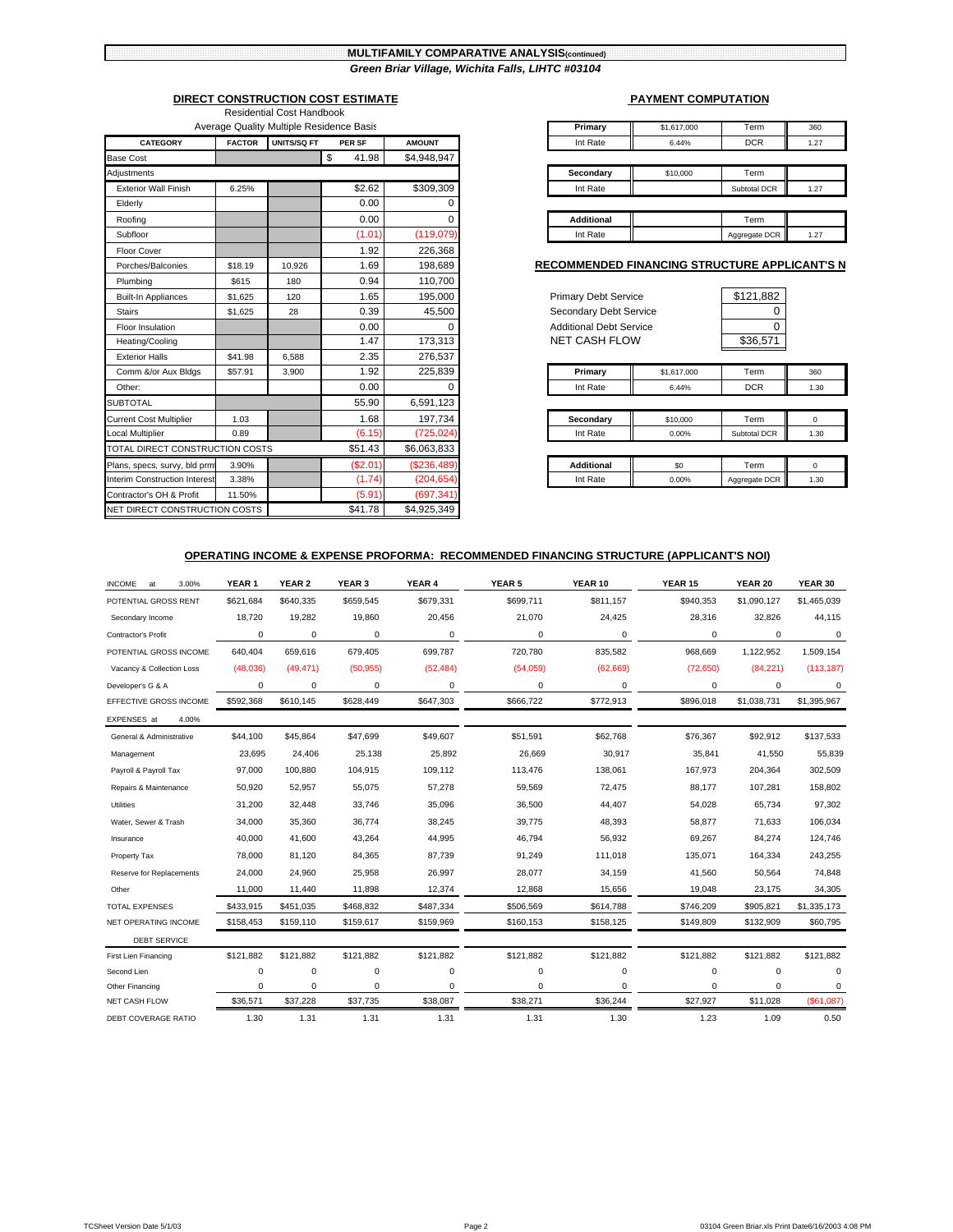# LIHTC Allocation Calculation - Green Briar Village, Wichita Falls, LIHTC #03104

|                                            | <b>APPLICANT'S</b><br><b>TOTAL</b> | <b>TDHCA</b><br><b>TOTAL</b> | <b>APPLICANT'S</b><br><b>REHAB/NEW</b> | <b>TDHCA</b><br><b>REHAB/NEW</b> |
|--------------------------------------------|------------------------------------|------------------------------|----------------------------------------|----------------------------------|
| <b>CATEGORY</b>                            | <b>AMOUNTS</b>                     | <b>AMOUNTS</b>               | <b>ELIGIBLE BASIS</b>                  | <b>ELIGIBLE BASIS</b>            |
| (1) Acquisition Cost                       |                                    |                              |                                        |                                  |
| Purchase of land                           | \$125,000                          | \$125,000                    |                                        |                                  |
| Purchase of buildings                      |                                    |                              |                                        |                                  |
| (2) Rehabilitation/New Construction Cost   |                                    |                              |                                        |                                  |
| On-site work                               | \$875,000                          | \$875,000                    | \$875,000                              | \$875,000                        |
| Off-site improvements                      |                                    |                              |                                        |                                  |
| (3) Construction Hard Costs                |                                    |                              |                                        |                                  |
| New structures/rehabilitation hard costs   | \$4,846,568                        | \$4,925,349                  | \$4,846,568                            | \$4,925,349                      |
| (4) Contractor Fees & General Requirements |                                    |                              |                                        |                                  |
| Contractor overhead                        | \$112,931                          | \$112,931                    | \$112,931                              | \$112,931                        |
| Contractor profit                          | \$338,794                          | \$338,794                    | \$338,794                              | \$338,794                        |
| General requirements                       | \$338,794                          | \$338,794                    | \$338,794                              | \$338,794                        |
| (5) Contingencies                          | \$193,113                          | \$193,113                    | \$193,113                              | \$193,113                        |
| (6) Eligible Indirect Fees                 | \$181,556                          | \$181,556                    | \$181,556                              | \$181,556                        |
| (7) Eligible Financing Fees                | \$134,171                          | \$134,171                    | \$134,171                              | \$134,171                        |
| (8) All Ineligible Costs                   | \$132,842                          | \$132,842                    |                                        |                                  |
| (9) Developer Fees                         |                                    |                              |                                        |                                  |
| Developer overhead                         |                                    | \$130,177                    |                                        | \$130,177                        |
| Developer fee                              | \$1,053,139                        | \$922,962                    | \$1,053,139                            | \$922,962                        |
| (10) Development Reserves                  | \$60,000                           | \$123,622                    |                                        |                                  |
| <b>TOTAL DEVELOPMENT COSTS</b>             | \$8,391,908                        | \$8,534,310                  | \$8,074,066                            | \$8,152,847                      |

| <b>Deduct from Basis:</b>                                  |                             |              |              |
|------------------------------------------------------------|-----------------------------|--------------|--------------|
| All grant proceeds used to finance costs in eligible basis |                             | \$10,000     | \$10,000     |
| B.M.R. loans used to finance cost in eligible basis        |                             |              |              |
| Non-qualified non-recourse financing                       |                             |              |              |
| Non-qualified portion of higher quality units [42(d)(3)]   |                             |              |              |
| Historic Credits (on residential portion only)             |                             |              |              |
| <b>TOTAL ELIGIBLE BASIS</b>                                |                             | \$8,064,066  | \$8,142,847  |
| High Cost Area Adjustment                                  |                             | 130%         | 130%         |
| <b>TOTAL ADJUSTED BASIS</b>                                |                             | \$10,483,286 | \$10,585,701 |
| Applicable Fraction                                        |                             | 100%         | 100%         |
| <b>TOTAL QUALIFIED BASIS</b>                               |                             | \$10,483,286 | \$10,585,701 |
| Applicable Percentage                                      |                             | 8.34%        | 8.34%        |
| <b>TOTAL AMOUNT OF TAX CREDITS</b>                         |                             | \$874,306    | \$882,847    |
| <b>Syndication Proceeds</b>                                | 0.7699                      | \$6,731,483  | \$6,797,245  |
| <b>Total Credits (Eligible Basis Method)</b>               |                             | \$874,306    | \$882,847    |
|                                                            | <b>Syndication Proceeds</b> | \$6,731,483  | \$6,797,245  |
|                                                            | <b>Requested Credits</b>    | \$876,440    |              |
|                                                            | <b>Syndication Proceeds</b> | \$6,747,913  |              |

| \$6.764.908 | <b>Gap of Syndication Proceeds Needed</b> |  |  |  |  |
|-------------|-------------------------------------------|--|--|--|--|
| \$878.647   | <b>Credit Amount</b>                      |  |  |  |  |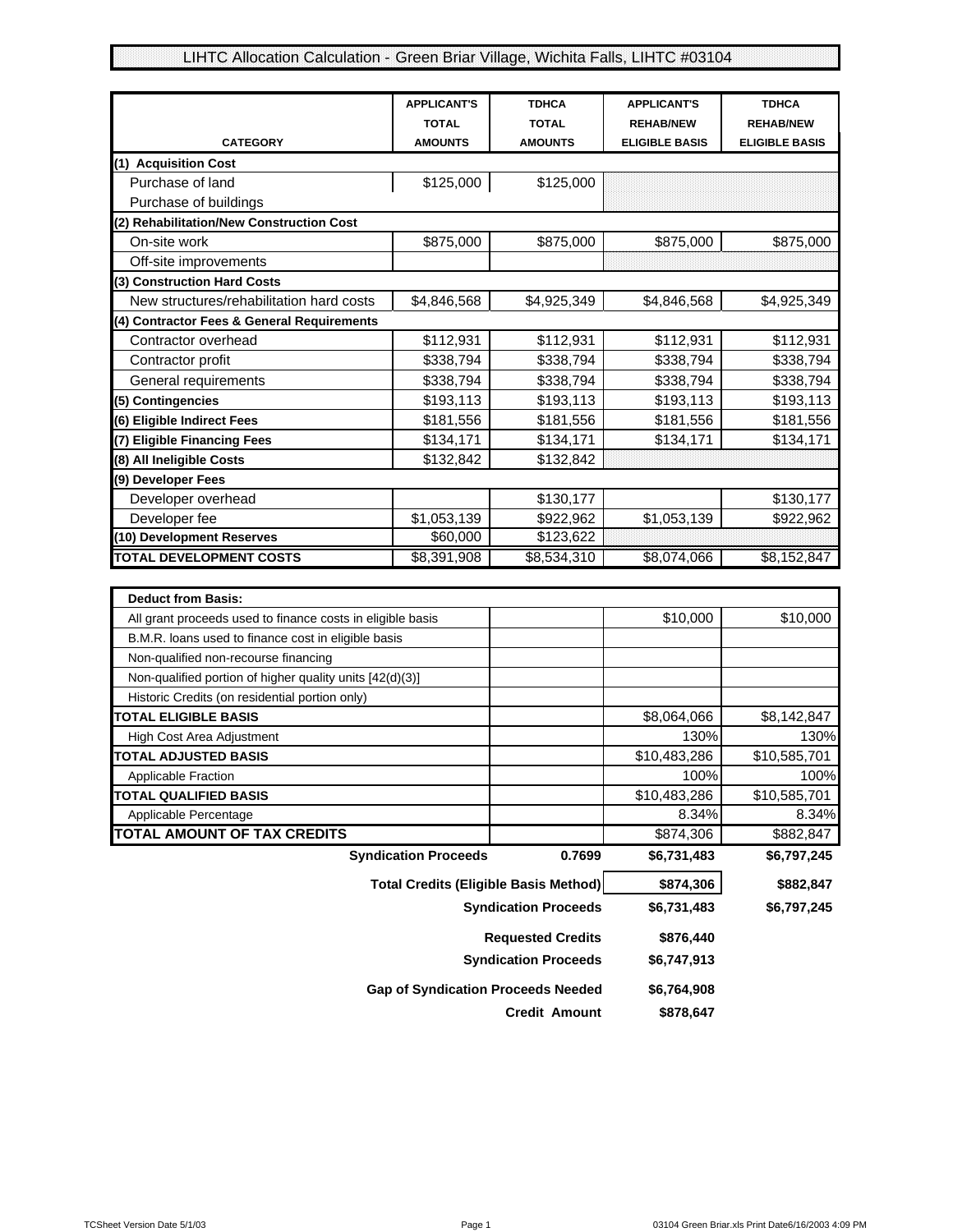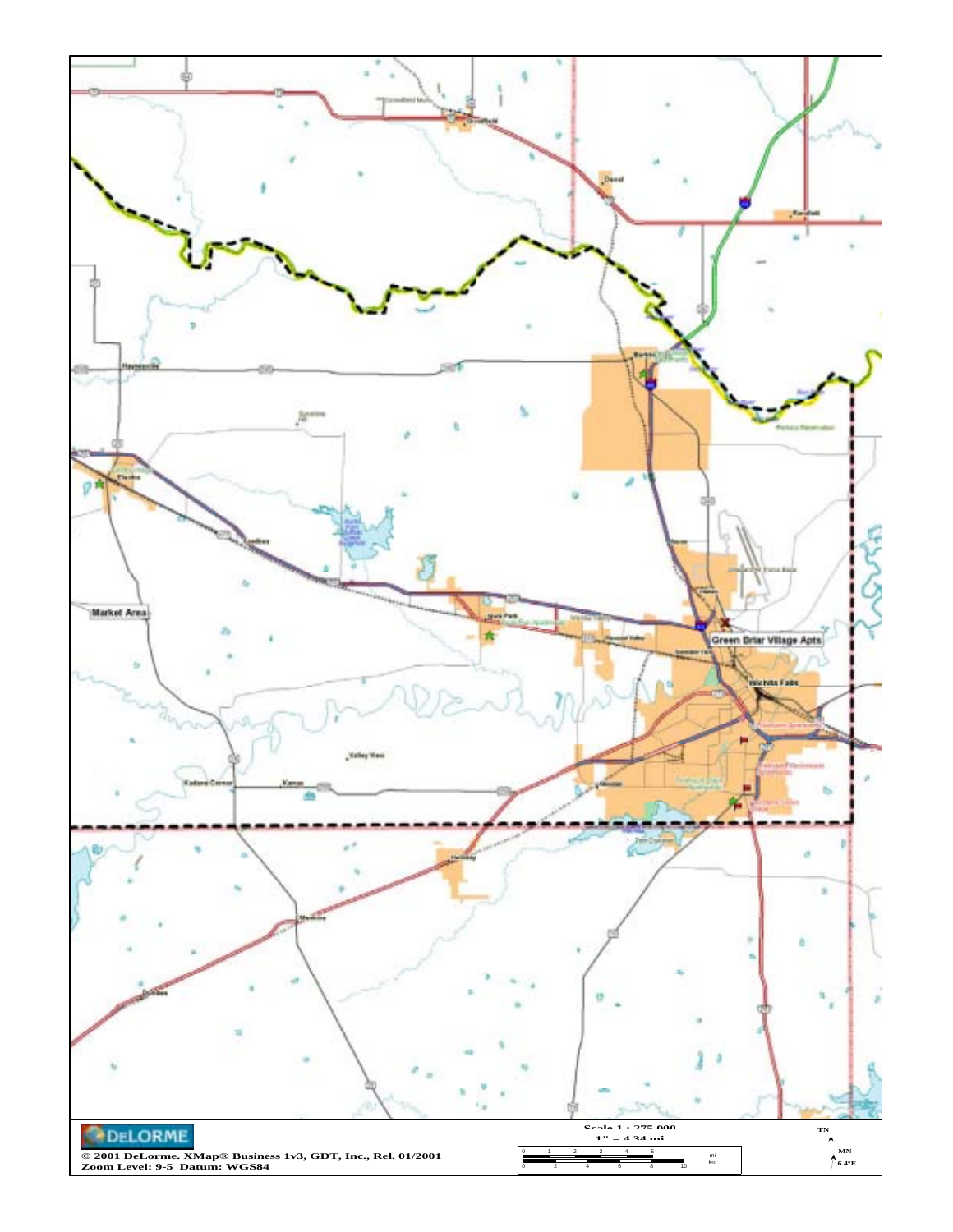# HANCE SCARBOROUGH WRIGHT **WOODWARD & WEISBART**

A Registered Limited Liability Partnership **ATTORNEYS AND COUNSELORS AT LAW** 

**JAY B. STEWART** E-MAIL: jstewart@hswgb.com

111 CONGRESS AVENUE **SUITE 500** AUSTIN, TEXAS 78701  $(512)$  479-8888 (512) 482-6891 (FACSIMILE)

**OTHER LOCATIONS:** Dallas (North), DALLAS (DOWNTOWN) **WASHINGTON, D.C.** 

July 23, 2003

via hand delivery

Honorable Members of the Board Texas Department of Housing and Community Affairs 507 Sabine Street Austin, TX 78701

Board Appeal of Executive Director's Decision RE: Green Briar Village, TDHCA Project No. 03104.

Dear Honorable Members of the Board of the Texas Department of Housing and Community Affairs:

Please note that our firm has been retained to represent the above referenced applicant in regards to its TDHCA Project No. 03104. On June 15, 2003, the Department's Underwriting staff recommended against this project due to a concern of debt service coverage in year 25 of the project. The applicant's appeal to the Executive Director regarding Underwriting staff's recommendation was denied on July 7, 2003 on grounds that the Applicant's expenses estimates did not increase at the required 4% per annum over the full 30 year term. In accordance with Section 49.18(b)(4) of the 2003 Qualified Allocation Plan and Rules, please accept this correspondence as a formal appeal to the Board of Underwriting staff's recommendation and of the Executive Director's July  $\overline{7}$ , 2003 denial letter.

This appeal comes down to one decision by the Board: "Did Underwriting properly assess the estimated overall expenses for the project?"

Underwriting's conclusion on the amount of estimated expenses results in the Debt Coverage Ratio ("DCR") for this project falling below the required 1.10 minimum in year 25. However, if the Board was to use its own database-derived estimate for expenses, as required by 10 TAC  $\S1.32(d)(5)$ , the project's DCR never falls below 1.10, and the sole issue of contention is resolved. The project can therefore be funded.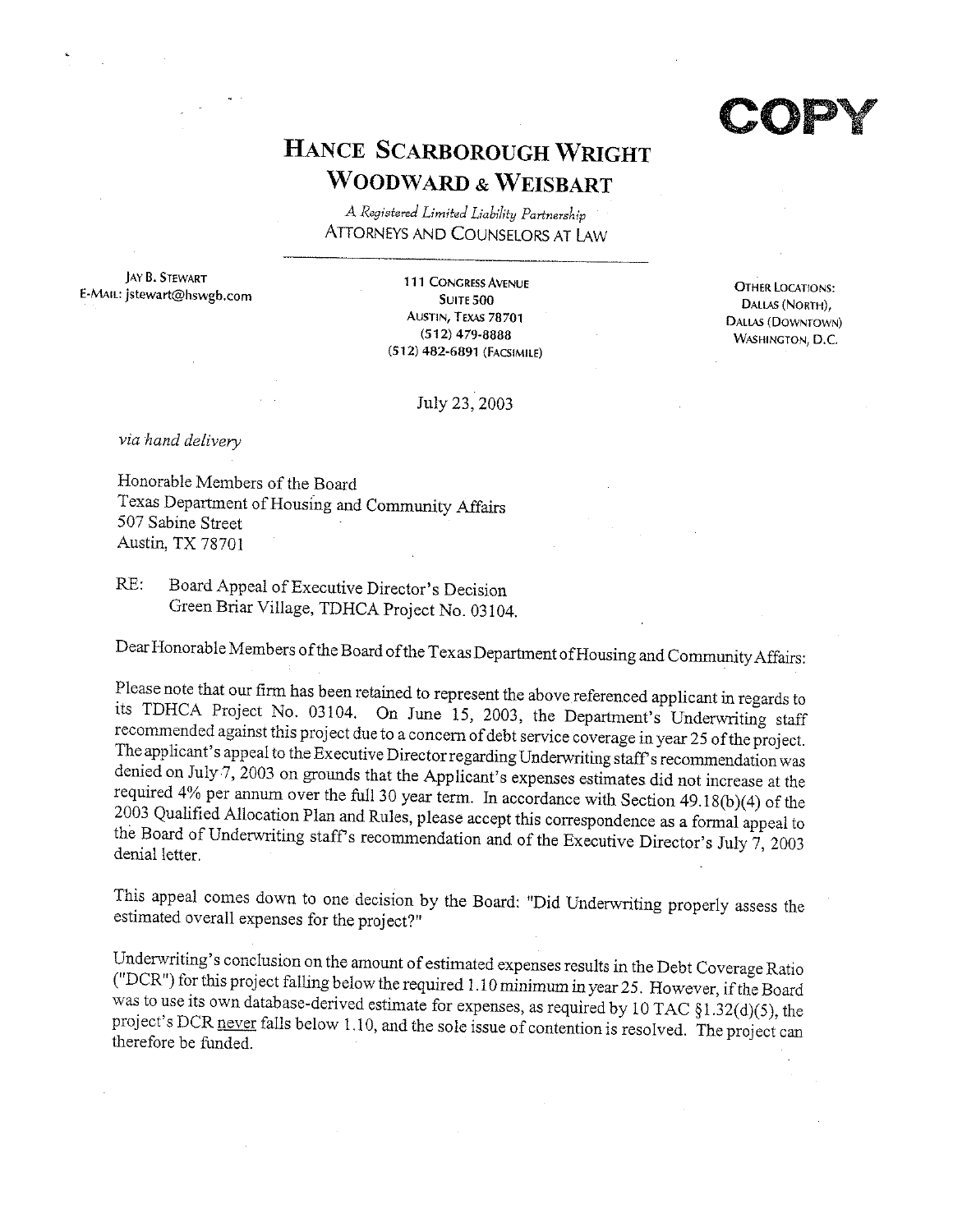#### TDHCA Board Appeal Green Briar Village, TDHCA Project No. 03104. July 23, 2003 Page 2 of  $3$

Underwriting raises no issue with the Applicant's Net Operating Income ("NOI") estimates. (See pg. 4 of the June 15, 2003 Underwriting Analysis (hereinafter referred to as "Analysis"). The sole reason stated for denial of this application is that "The development is not feasible in the long term as it fails to meet its debt service payment by year 25." (Analysis Pg. 1).

Underwriting's Analysis uses an overall expense estimate for Year One of \$433,915. The DCR is therefore calculated as follows:

| Underwriting's Estimate     | YEAR 1    | YEAR <sub>2</sub> | YEAR 3    | YEAR 4    | <b>YEAR 5</b> | YEAR 10   | YEAR 15   | YEAR 20   | <b>YEAR 30</b> |
|-----------------------------|-----------|-------------------|-----------|-----------|---------------|-----------|-----------|-----------|----------------|
| TOTAL ANNUAL EXPENSES       | \$433.915 | \$451,035         | \$468.832 | \$487,334 | \$508.569     | \$614,788 | \$746.200 | \$905.821 | \$1,335,173    |
| <b>NET OPERATING INCOME</b> | \$158,453 | \$159,110         | \$159,017 | \$158.809 | \$160.153     | \$168.125 | \$149,808 | \$132,808 | \$80.795       |
| <b>DEBT COVERAGE RATIO</b>  | .30       | 1.31              | 1.31      | 1.31      | 1.31          | i.30      |           |           |                |
|                             |           |                   |           |           |               |           | 1.23      | 1.09      | 0.50           |

However, using the Regional Operating Expense Database numbers for Region 2 (attached), Total Annual Expense is calculated as \$3,264 per unit multiplied by the proposed 120 units, or \$391,680 for Year One.<sup>1</sup> Based upon the Department's own database-derived estimate for expenses, the project's DCR does not dip below the Department's minimum of 1.10.

| TDHCA Database-derived Est. | YEAR 1    | YEAR 2    | <b>YEAR 3</b> | YEAR 4    | <b>YEAR 5</b> | YEAR 10   | YEAR 15   | <b>YEAR 20</b> | <b>YEAR 25</b> | <b>YEAR 30</b> |
|-----------------------------|-----------|-----------|---------------|-----------|---------------|-----------|-----------|----------------|----------------|----------------|
| TOTAL ANNUAL EXPENSES       | \$393.120 | \$408.845 | \$425,199     | \$442,207 | \$459,895     | \$559,532 | \$680,757 | \$828,245      | \$1,007,686    |                |
| NET OPERATING INCOME        | \$199.254 | \$201.300 | \$203,251     | \$205,096 | \$206.827     | \$213,381 | \$215,262 |                |                | \$1,226,004    |
| <b>DEBT COVERAGE RATIO</b>  | 1.62      |           |               |           |               |           |           | \$210,486      | \$196,488      | \$169,963      |
|                             |           | 1.64      | 1.65          | 1.67      | 1,68          | 1.73      | 1.75      | 1.71           | 1.60           | 1.38           |

Underwriting is, of course, not bound to use the database-derived estimate for its sole calculation of estimated expenses for a project. However,  $10$  TAC  $\S1.32(d)(5)$  requires that for a new development such as this project, the Department's database "provides the most heavily relied upon data points." The rule does allow for other sources of information, such as market analysis and the application's estimates to be considered permissively, but only after consideration of the Department's database.

And most notable, Underwriting's overall expense estimate is over 10% higher than the TDHCA database-derived estimate.<sup>2</sup> Underwriting's Conclusion on page 4 of the Analysis that the higher expense estimate is "within 5% of the database-derived estimate" is not accurate. Use of

<sup>&</sup>lt;sup>1</sup> The Total Annual Expenses in Chart 2 above is  $$1,440$  more than the Department's database due to the Applicant's lender-required additional expenses for Reserves for Replacements.

<sup>&</sup>lt;sup>2</sup> The difference between the expense estimates is \$40,795, or 10.4% greater than the TDHCA database-derived estimate.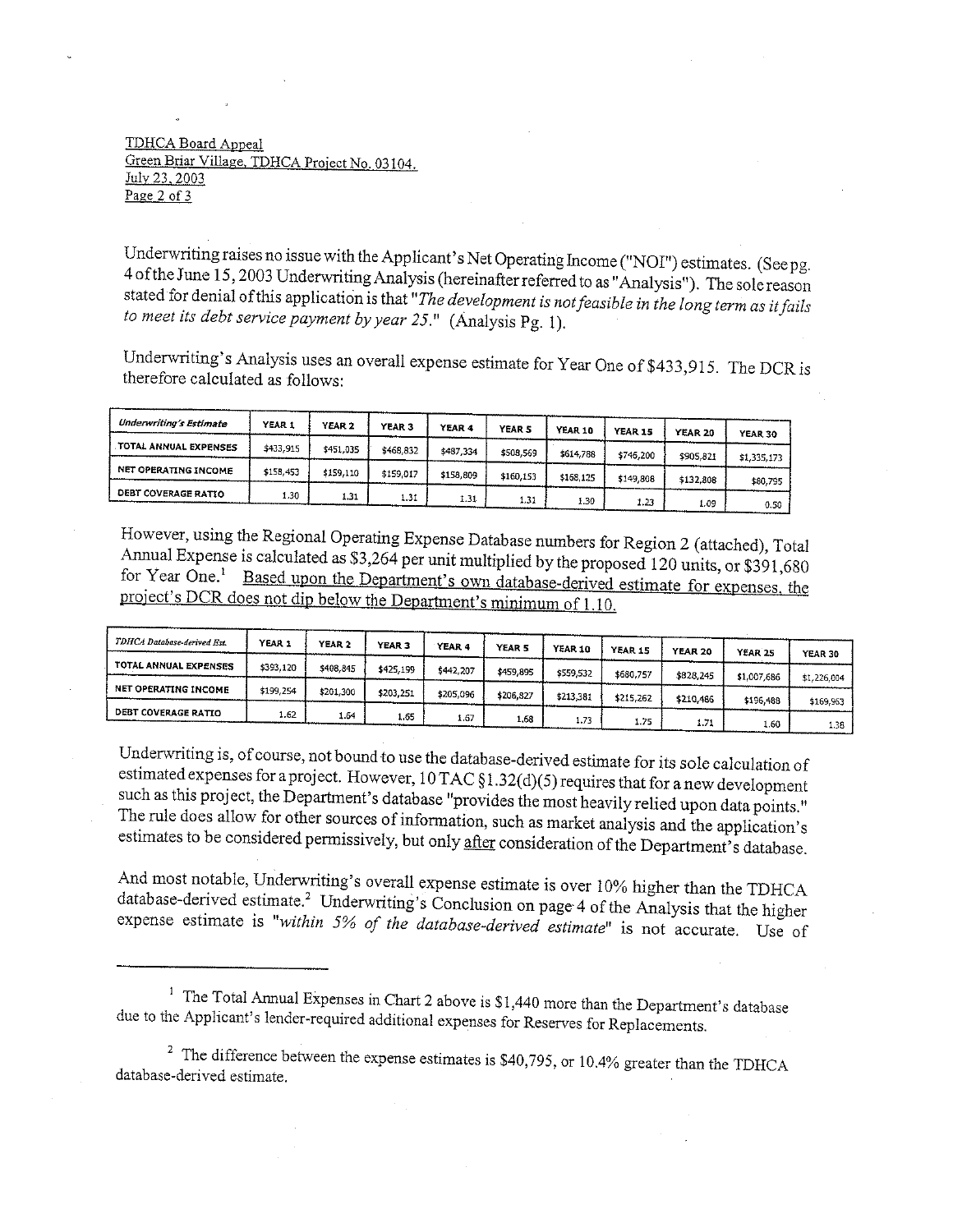TDHCA Board Appeal Green Briar Village, TDHCA Project No. 03104. July 23, 2003 Page 3 of 3

Underwriting's much higher expense estimate fails the 5% test for reasonableness of 10 TAC  $$1.32(d)(5).$ 

The Underwriting's Analysis does recognize an alternative recommendation to that of denial. The Analysis on page 1 states "Should the Board waive the long term feasibility requirement an allocation of tax credits should be limited to not more than  $$874,306$ ." This small reduction is acceptable to the Applicant. The Applicant's desire remains to provide affordable housing to the citizens of Wichita Falls, and hopes that the Board will allow it to do so.

This project has been recommended for denial based on a predicted event occurring in Year 25 of the project. This remote event, however, has been predicted to occur based on a highly subjective estimate of overall expenses that is clearly higher than the Department's "most heavily relied upon data points." Using the Department's own database, this project's long term feasibility is sound.

The project is needed in Wichita Falls. Please find enclosed copies of two further recent letters of support reiterating Wichita Falls continued commitment to this project. Both the Wichita Falls Department of Community Development and Wichita Falls Board of Commerce & Industry reassert that their community has a dire need for the housing that the Green Briar Village will provide the citizens of Wichita Falls

Considering the foregoing discussion, the applicant respectfully requests that Project No. 03104 be reinstated and considered favorably for a grant of 2003 tax credits.

Thank you for your attention to this matter. Please feel free to contact me with any questions or comments.

Sincerely.

Jay B. Stewart

enclosure

cc: Edwina Carrington, Executive Director, TDHCA Client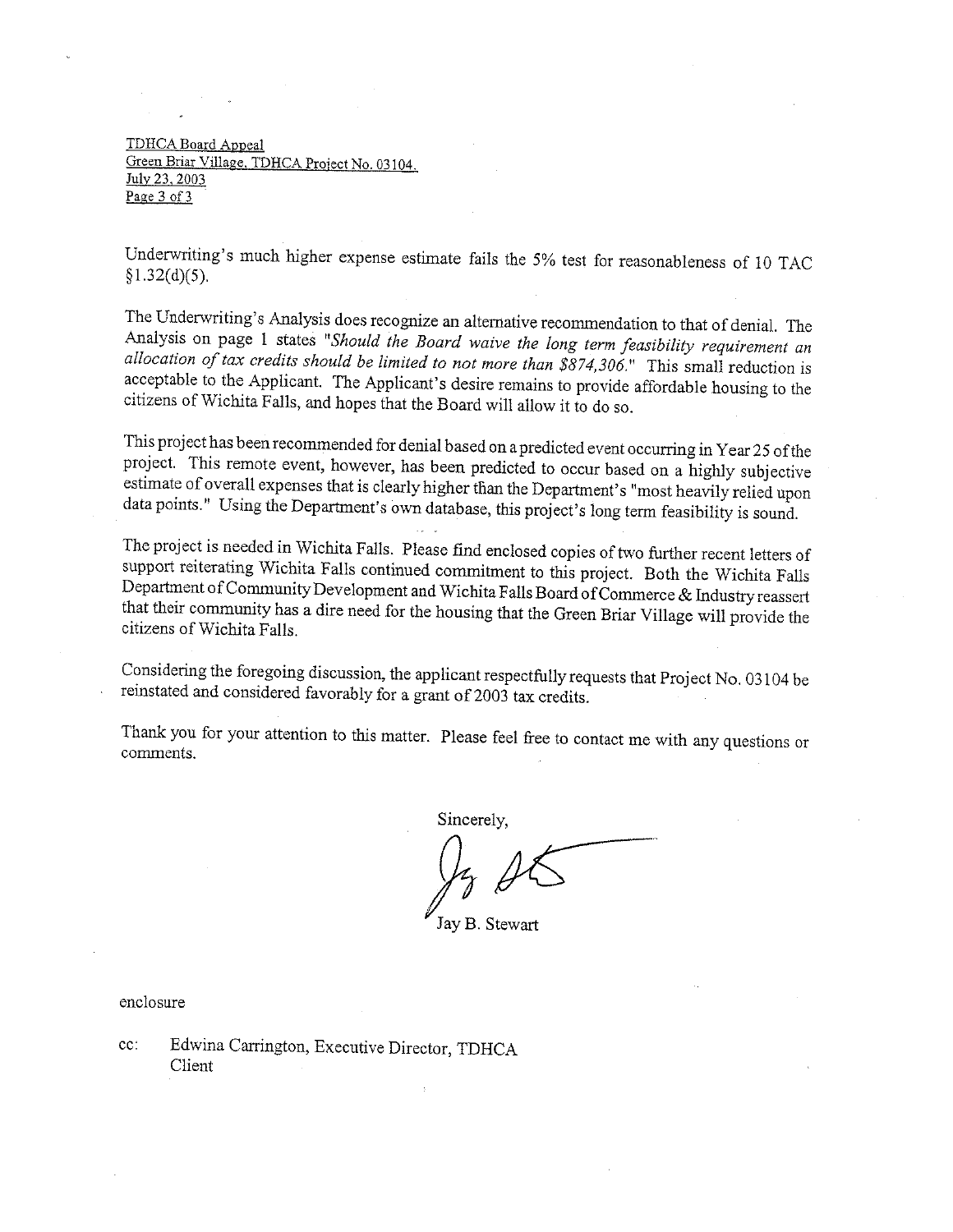| Region 2 More Than 76 Units<br>(7 developments 1198 units) |          |             |  |  |  |  |  |  |
|------------------------------------------------------------|----------|-------------|--|--|--|--|--|--|
| <b>OPERATING EXP</b>                                       | PER UNIT | PER Sq. Ft. |  |  |  |  |  |  |
| General & Administrative                                   | \$350    | \$0.41      |  |  |  |  |  |  |
| Management                                                 | 206      | 0.25        |  |  |  |  |  |  |
| Payroll & Payroll Tax                                      | - 796    | 0.94        |  |  |  |  |  |  |
| Repairs & Maintenance                                      | 447      | 0.55        |  |  |  |  |  |  |
| Utilities                                                  | 311      | 0.42        |  |  |  |  |  |  |
| Water, Sewer & Trash                                       | 253      | 0.30        |  |  |  |  |  |  |
| Insurance                                                  | 154      | 0.19        |  |  |  |  |  |  |
| Property Tax                                               | 559      | 0.64        |  |  |  |  |  |  |
| Reserve for Replacement                                    | 188      | 0.24        |  |  |  |  |  |  |
|                                                            | 3.264    | \$<br>3.94  |  |  |  |  |  |  |

|              | <b>AVERAGE(annual)</b> |  |  |  |  |  |  |  |
|--------------|------------------------|--|--|--|--|--|--|--|
| 171.14 Units | 150547 Sq. Ft.         |  |  |  |  |  |  |  |
| \$59,835     | \$61.947               |  |  |  |  |  |  |  |
| \$35,286     | \$37,414               |  |  |  |  |  |  |  |
| \$136,266    | \$141,431              |  |  |  |  |  |  |  |
| \$76,551     | \$83.502               |  |  |  |  |  |  |  |
| \$53,145     | \$62,925               |  |  |  |  |  |  |  |
| \$43,254     | \$44.853               |  |  |  |  |  |  |  |
| \$26,308     | \$28,624               |  |  |  |  |  |  |  |
| \$95,724     | \$96,483               |  |  |  |  |  |  |  |
| \$32,197     | \$35,408               |  |  |  |  |  |  |  |
| s<br>558,566 | \$<br>592,587          |  |  |  |  |  |  |  |
|              |                        |  |  |  |  |  |  |  |

| RANGE PER UNIT |       |    |       |    | RANGE PER FOOT |     |                  |  |
|----------------|-------|----|-------|----|----------------|-----|------------------|--|
|                | HIGH  |    | LOW   |    | HIGH           |     | LOW <sup>1</sup> |  |
| \$             | 641   | \$ | 164   | \$ | 0.67           | \$  | 0.19             |  |
| \$             | 293   | \$ | 87    | \$ | 0.39           | \$. | 0,09             |  |
| \$             | 1.223 | \$ | 279   | 2  | 1.77           | \$  | 0.46             |  |
| \$             | 694   | \$ | 283   | \$ | 1.13           | \$  | 0,35             |  |
| \$             | 1,247 | \$ | 83    | s  | 1.81           | S   | 0.10             |  |
| \$             | 373   | \$ | 127   | \$ | 0,44           | \$  | 0.16             |  |
| \$             | 239   | \$ | 96    | \$ | 0.28           | \$  | 0.10             |  |
| \$             | 788   | \$ | 282   | s. | 0.82           | \$  | 0.41             |  |
| \$             | 355   | \$ | 2     | Ş  | 0.51           | \$  | 0,00             |  |
| \$             | 4.539 | \$ | 2,467 | \$ | 6.58           | \$  | 3.14             |  |

J.

| Region 3 Less Than 16 Units<br>(9 developments 77 units) |             |            |  |  |  |  |  |  |
|----------------------------------------------------------|-------------|------------|--|--|--|--|--|--|
| <b>OPERATING FXP</b><br>PER UNIT<br>PER Sq. Ft.          |             |            |  |  |  |  |  |  |
| General & Administrative                                 | \$119       | \$0.14     |  |  |  |  |  |  |
| Management                                               | 606         | 0.57       |  |  |  |  |  |  |
| Payroll & Payroll Tax                                    | 884         | 0.76       |  |  |  |  |  |  |
| Repairs & Maintenance                                    | 963         | 1.06       |  |  |  |  |  |  |
| Utilities                                                | 235         | 0.42       |  |  |  |  |  |  |
| Water, Sewer & Trash                                     | 206         | 0.27       |  |  |  |  |  |  |
| insurance                                                | 367         | 0.38       |  |  |  |  |  |  |
| Property Tax                                             | 589         | 0.76       |  |  |  |  |  |  |
| Reserve for Replacement                                  | 129<br>0.14 |            |  |  |  |  |  |  |
|                                                          | £<br>4.098  | \$<br>4.51 |  |  |  |  |  |  |

| Region 3 16 to 76 Units<br>(66 developments 2582 units) |          |             |  |  |  |  |  |  |
|---------------------------------------------------------|----------|-------------|--|--|--|--|--|--|
| <b>OPERATING EXPENSE</b>                                | PER UNIT | PER Sq. Ft. |  |  |  |  |  |  |
| General & Administrative                                | \$215    | \$0.27      |  |  |  |  |  |  |
| Management                                              | 331      | 0.43        |  |  |  |  |  |  |
| Payroll & Payroll Tax                                   | 595      | 0.76        |  |  |  |  |  |  |
| Repairs & Maintenance                                   | 623      | 0.78        |  |  |  |  |  |  |
| Utilities                                               | 223      | 0.29        |  |  |  |  |  |  |
| Water, Sewer & Trash                                    | 438      | 0.58        |  |  |  |  |  |  |
| Insurance                                               | 186      | 0.24        |  |  |  |  |  |  |
| Property Tax                                            | 408      | 0.53        |  |  |  |  |  |  |
| Reserve for Replacement                                 | 217      | 0.28        |  |  |  |  |  |  |
|                                                         | 3.235    | s<br>4.18   |  |  |  |  |  |  |

| AVERAGE(annual) |              |  |  |  |  |  |  |
|-----------------|--------------|--|--|--|--|--|--|
| 8.56 Units      | 8160 Sq. Ft. |  |  |  |  |  |  |
| \$1,018         | \$1.177      |  |  |  |  |  |  |
| \$5,182         | \$4,668      |  |  |  |  |  |  |
| \$7,562         | \$6.225      |  |  |  |  |  |  |
| \$8,235         | \$8.675      |  |  |  |  |  |  |
| \$2,012         | \$3,395      |  |  |  |  |  |  |
| \$1.766         | \$2,222      |  |  |  |  |  |  |
| \$3,140         | \$3,120      |  |  |  |  |  |  |
| \$5,040         | \$6,205      |  |  |  |  |  |  |
| \$1,105         | \$1.149      |  |  |  |  |  |  |
| 35,060          | \$<br>36,837 |  |  |  |  |  |  |

|    | RANGE PER UNIT |             |            | <b>RANGE PER FOOT</b> |            |      |  |  |  |
|----|----------------|-------------|------------|-----------------------|------------|------|--|--|--|
|    |                |             |            |                       |            |      |  |  |  |
|    | HIGH           | LOW         |            | HIGH                  | LOW        |      |  |  |  |
| \$ | 486            | \$<br>8     | \$         | 0,54                  | \$<br>0.01 |      |  |  |  |
| \$ | 1,471          | \$<br>204   | \$         | 1,29                  | \$         | 0.19 |  |  |  |
| Ś  | 1,731          | \$<br>160   | \$         | 1.52                  | \$         | 0.22 |  |  |  |
| \$ | 2,600          | \$<br>270   | s<br>2.89  |                       | \$         | 0.19 |  |  |  |
| 2  | 1,271          | \$<br>15    | \$<br>2.54 |                       | \$`        | 0.01 |  |  |  |
| Ś  | 564            | \$<br>16    | s          | 0.72                  | \$         | 0.02 |  |  |  |
| \$ | 594            | \$<br>221   | \$         | 0.51                  | \$         | 0.31 |  |  |  |
| Ś  | 850            | \$<br>374   | s          | 0.94                  | s          | 0.65 |  |  |  |
| s  | 313            | \$<br>25    | 2          | 0.35                  |            | 0.02 |  |  |  |
| s  | 4,492          | \$<br>1.859 | \$         | 5.26                  | \$         | 1.71 |  |  |  |

| AVERAGE(annual) |               |  |  |  |  |  |  |  |
|-----------------|---------------|--|--|--|--|--|--|--|
| 39.12 Units     | 30982 Sq. Ft. |  |  |  |  |  |  |  |
| \$8,399         | \$8,490       |  |  |  |  |  |  |  |
| \$12,955        | \$13,465      |  |  |  |  |  |  |  |
| \$23,283        | \$23.650      |  |  |  |  |  |  |  |
| \$24,369        | \$24.234      |  |  |  |  |  |  |  |
| \$8,723         | \$9.015       |  |  |  |  |  |  |  |
| \$17,121        | \$17,944      |  |  |  |  |  |  |  |
| \$7.275         | \$7,570       |  |  |  |  |  |  |  |
| \$15,950        | \$16,308      |  |  |  |  |  |  |  |
| \$8,484         | \$8,742       |  |  |  |  |  |  |  |
| 126,560         | ŝ<br>129,418  |  |  |  |  |  |  |  |

| RANGE PER UNIT |             | RANGE PER FOOT |             |    |      |  |  |
|----------------|-------------|----------------|-------------|----|------|--|--|
| HIGH           | LOW         |                | HIGH<br>LOW |    |      |  |  |
| \$<br>604      | \$<br>13    | \$             | 0.79        | \$ | 0.01 |  |  |
| \$<br>622      | \$<br>77    | \$             | 1.06        | \$ | 0.13 |  |  |
| \$<br>1.443    | \$<br>18    | \$             | 1,68        | \$ | 0.02 |  |  |
| \$<br>1.767    | \$<br>19    | \$             | 1.92        | \$ | 0.03 |  |  |
| \$<br>1.143    | \$<br>10    | \$             | 1.34        | \$ | 0.01 |  |  |
| \$<br>1,693    | \$<br>18    | \$             | 2.75        | \$ | 0.02 |  |  |
| \$<br>389      | \$<br>10    | \$             | 0.62        | \$ | 0.02 |  |  |
| \$<br>1,026    | \$<br>133   | \$             | 1.16        | \$ | 0.20 |  |  |
| \$<br>611      | \$<br>5     | Ş              | 0,80        | \$ | 0.01 |  |  |
| \$<br>4.951    | \$<br>1,154 | \$             | 6.29        | \$ | 1.97 |  |  |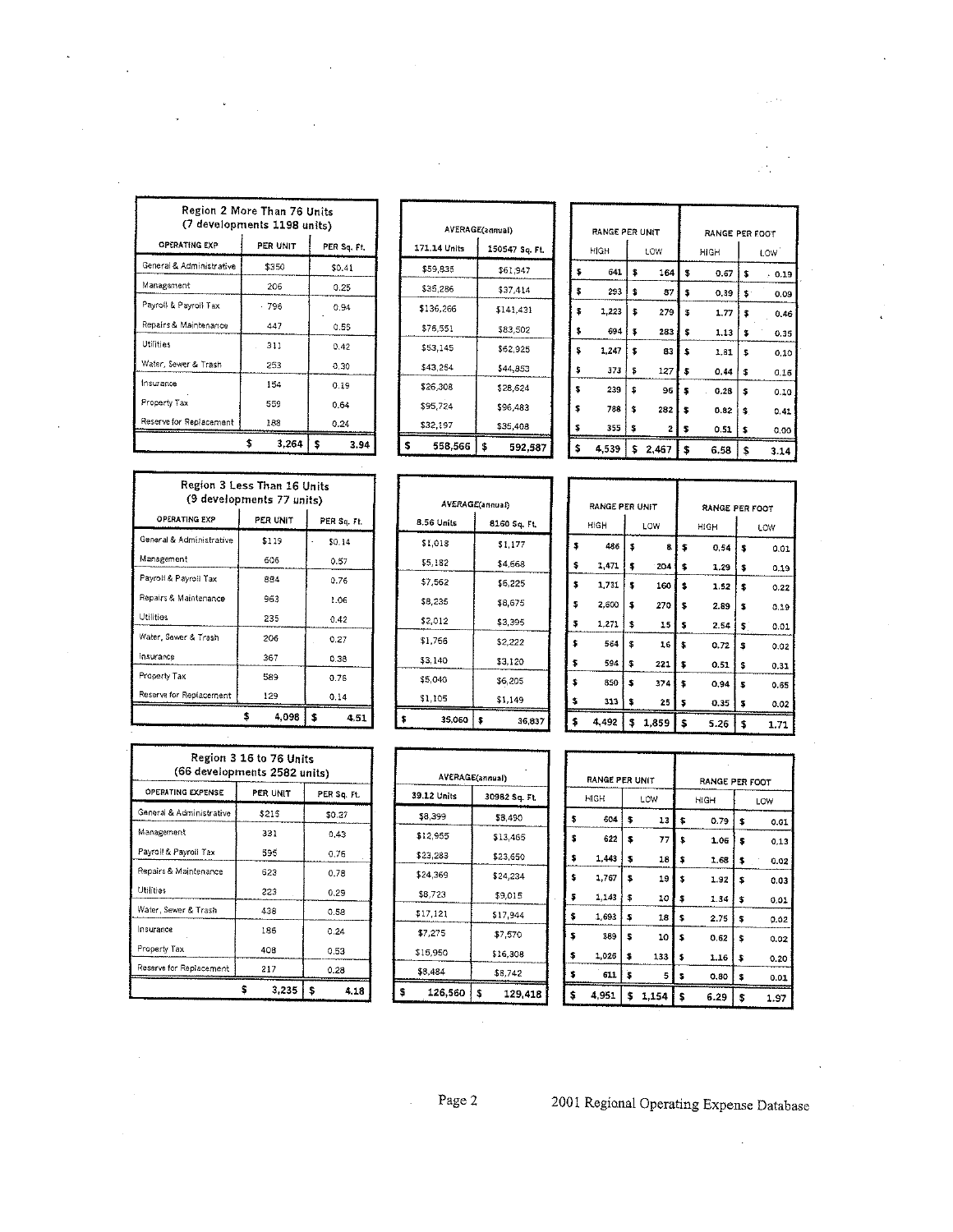# Calculated Based on TDHCA Regional Operating Expense Database for Region 2

#### Part G. 30 Year Rental Housing Operating Proforma

## **EXHIBIT 3. ACTIVITY OVERVIEW**

For rental developments, a proforma matching the term of the low income restriction the development will be subject to is required. The proforma should be based on the operating income and expense information for the base year of stabilized occupancy using today's best estimates of rental income and expenses) and include principal and interest debt service after net operating income is determined. The proforma can be shown in five year incr the first five years. The Department currently considers annual growth rate to be 3% for income and 4% for expenses to be a reasonably conservative estimate for future growth rates. Written explanation for any deviations f rate or for assumptions other than straight-line growth made during the proforma period should be attaicend to the proforma.

| <b>INCOME</b>                                  | RENT-UP PER. #<br>OF Mos 10 |                               |                               |                     |                     |                               |                       |           |                                     |                                                                 |             |
|------------------------------------------------|-----------------------------|-------------------------------|-------------------------------|---------------------|---------------------|-------------------------------|-----------------------|-----------|-------------------------------------|-----------------------------------------------------------------|-------------|
| POTENTIAL GROSS ANNUAL RENTAL INCOME           |                             | YEAR <sub>1</sub>             | YEAR <sub>2</sub>             | <b>YEAR 3</b>       | YEAR 4              | YEAR 5                        | YEAR 10               | YEAR 15   | YEAR 20                             | <b>YEAR 25</b>                                                  | YEAR 30     |
| Secondary Income                               | \$450,000                   | \$621,684                     | \$640,335                     | \$659,545           | \$679,331           | \$699,711                     |                       |           | \$811,157   \$940,353   \$1,090,127 | \$1,263,756                                                     | \$1,465,039 |
| POTENTIAL GROSS ANNUAL INCOME                  |                             | 18,720                        | 19.282                        | 19,860              | 20,456              | 21.070                        | \$24,425              | 28,316    | 32,826                              | 38,054                                                          | 44,115      |
|                                                | \$450,000                   | \$640,404                     | \$659,616                     |                     | \$679,405 \$699,787 | \$720,780                     |                       |           |                                     | \$835,582   \$968,669   \$1,122,952   \$1,301,809   \$1,509,154 |             |
| Provision for Vacancy & Collection Loss( 7.5%) |                             | (48,030)                      | (49, 471)                     | (50, 955)           | (52, 484)           | (54.059)                      | (62, 669)             | (72, 650) |                                     |                                                                 |             |
| Rental Conessions                              |                             |                               |                               |                     |                     |                               |                       |           | (84,221)                            | (97, 636)                                                       | (113, 187)  |
| <b>EFFECTIVE GROSS ANNUAL INCOME</b>           | \$450,000                   | \$592,374                     | \$610,145 \$628,449 \$647,303 |                     |                     | \$666,722                     |                       |           |                                     |                                                                 |             |
| <b>EXPENSES</b>                                |                             |                               |                               |                     |                     |                               |                       |           |                                     | 5772,913 \$896,018 \$1,038,731 \$1,204,174 \$1,395,967          |             |
| General & Administrative Expenses              | \$20,000                    | -5<br>42,000                  | \$43,680                      | \$45,427            | \$47,244            | \$49,134                      |                       |           |                                     |                                                                 |             |
| Management Fee                                 | 20,000                      | 24,720                        | \$25,709                      | \$26,737            | \$27,807            | \$28,919                      | \$59,779              | \$72,730  | \$88,488                            | \$107,659                                                       | \$130,983   |
| Payroll, Payroll Tax & Employee Benefits       | 50.000                      | 95,520                        | \$99,341                      | \$103,314 \$107,447 |                     |                               | \$35,184              | \$42,807  | \$52,081                            | \$63,365                                                        | \$77,093    |
| Repairs & Maintenance                          | 25,000                      | 53,640                        | \$55,786                      | \$58,017            | \$60,338            | \$111,745                     | \$135,955             | \$165,410 | \$201,246                           | \$244,847                                                       | \$297,894   |
| Electric & Gas Utilities                       | 25,000                      | 37,320                        | \$38,813                      | \$40,365            | \$41,980            | \$62,751                      | \$76,346              | \$92,887  | \$113,011                           | \$137,496                                                       | \$167,284   |
| Water, Sewer & Trash Utilities                 | 30,000                      | 30,360                        | \$31,574                      | \$32,837            | \$34,151            | \$43,659                      | \$53,118              | \$64,626  | \$78,628                            | \$95,663                                                        | \$116,388   |
| Annual Property Insurance Premiums             | 30,000                      | 18,480                        | \$19,219                      | \$19,988            |                     | \$35,517                      | \$43,212              | \$52,574  | \$63,964                            | 577,822                                                         | \$94,682    |
| Property Tax                                   | 12,000                      | 67,080                        | \$69,763                      | \$72,554            | \$20,787            | \$21,619                      | \$26,303              | \$32,001  | \$38,935                            | \$47,370                                                        | \$57,633    |
| Reserve for Replacements.                      |                             | 24,000                        | \$24,960                      | \$25,958            | \$75,456            | \$78,474                      | \$95,476              | \$116,161 | \$141,327                           | \$171,946                                                       | \$209,199   |
| Other Expenses:                                |                             |                               |                               |                     | \$26,997            | \$28,077                      | \$34,159              | \$41,560  | \$50,564                            | \$61,519                                                        | \$74,848    |
| <b>TOTAL ANNUAL EXPENSES</b>                   | \$212,000                   | \$393,120 \$408,845 \$425,199 |                               |                     |                     |                               |                       |           |                                     |                                                                 |             |
| NET OPERATING INCOME                           | \$238,000                   | \$199,254 \$201,300           |                               |                     | \$442,207           | \$459,895                     | \$559,532   \$680,757 |           |                                     | \$828,245   \$1,007,686                                         | 51,226,004  |
| <b>DEBT SERVICING</b>                          |                             |                               |                               | \$203,251           | \$205,096           | \$206,827                     | \$213,381 \$215,262   |           | \$210,486                           | \$196,488                                                       | \$169,963   |
| First Deed of Trust Annual Loan Payment        | \$75,000                    |                               |                               |                     |                     |                               |                       |           |                                     |                                                                 |             |
| Second Deed of Trust Annual Loan Payment       |                             | \$123,056 \$123,056 \$123,056 |                               |                     | \$123,056           | \$123,056 \$123,056 \$123,056 |                       |           | \$123,056                           | \$123,056                                                       | \$123,056   |
| Third Deed of Trust Annual Loan Payment        |                             |                               |                               |                     |                     |                               |                       |           |                                     |                                                                 |             |
| Other Annual Required Payment                  |                             |                               |                               |                     |                     |                               |                       |           |                                     |                                                                 |             |
| <b>NET CASH FLOW</b>                           |                             |                               |                               |                     |                     |                               |                       |           |                                     |                                                                 |             |
| Debt Coverage Ratio                            | \$163,000                   | \$76,198                      | \$78,244                      | \$80,195            | \$82,040            | \$83,771                      | \$90,325              | \$92,206  | \$87,430                            | \$73,432                                                        | \$46,907    |
|                                                | 3.17                        | 1.62                          | 1.64                          | 1.65                | 1.67                | 58 <sub>1</sub>               | 1.73                  | 1.75      | 1.71                                | 1.60                                                            | 1.38        |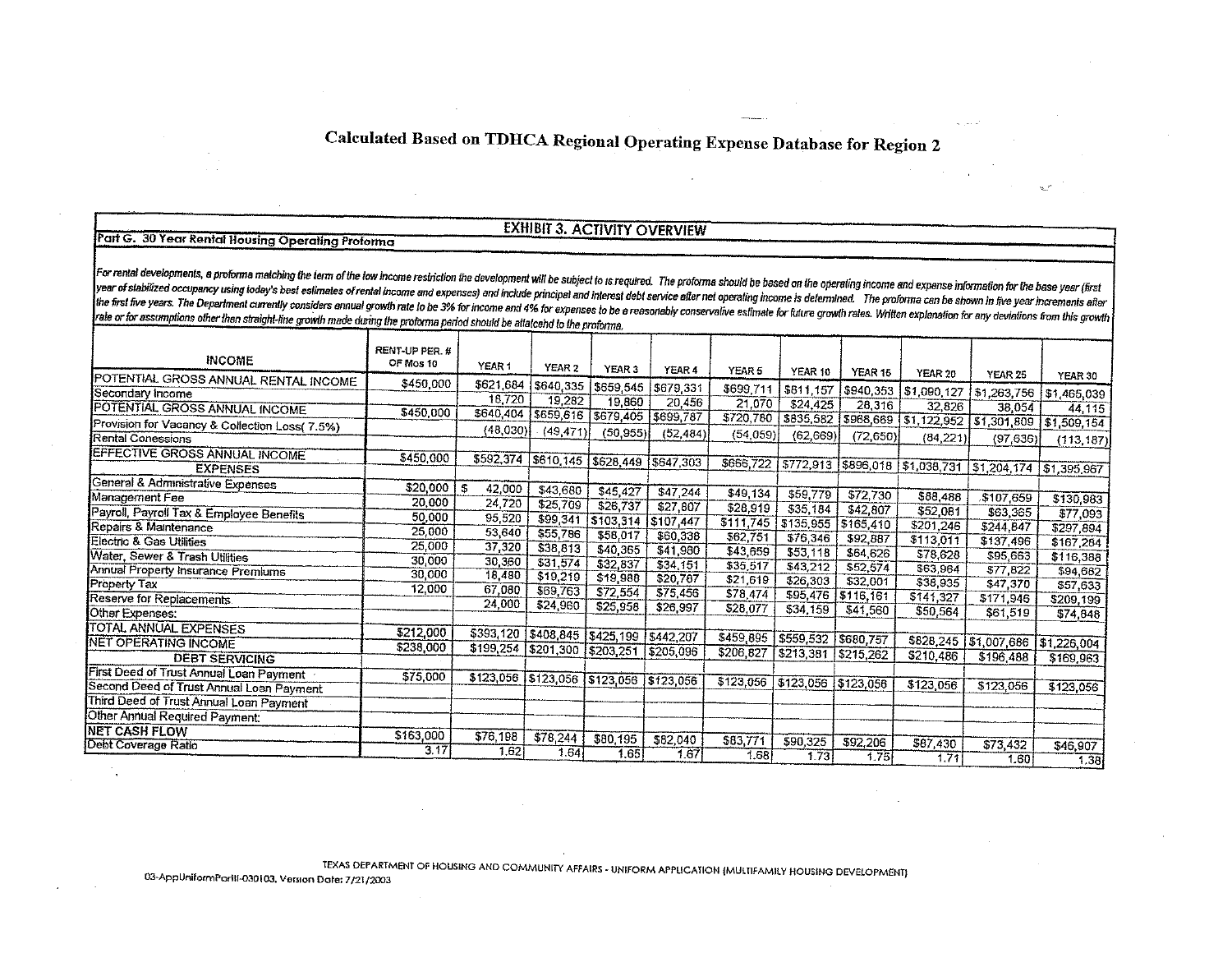

Department of Community Development (940) 781-7451

July 15, 2003

Mr. Randy Stevenson. Southwest Housing Providers, L.L.C. 2400 A Roosevelt Dr. Arlington, TX 76016

Dear Mr. Stevenson:

We would like to confirm recent comments made from officials at Sheppard Air Force Base regarding the need for nearby housing. Some of these comments were repeated at an economic forum breakfast sponsored by the Board of Commerce and Industry as documented in an article in the Times Record News on July 14, 2003. This information is being offered in support of the proposed Green Briar apartments in Wichita Falls that is an applicant for low income housing tax credits (LIHTC).

Base officials have explained that with an increasing work force, a pending reduction of housing on base, and employee benefit circumstances, nearby housing is very needed. On base housing for "permanent party" (3 to four year stays) will be reduced, due to reconstruction plans and physical limitations. The length of time for assignment to a particular base is being slightly reduced, but it may affect the economics of buying a house in the local community. It was further explained that the base exchange, commissary, recreational opportunities, etc., and whatever reduced costs and services come with those are part of the overall military pay system. Therefore, living on or near the base is of increased benefit. The proposed site for the Green Briar apartments is a half mile from the Base and less than a mile from the main gate (approximately two minutes).

All of these combine to add to the importance of the further development of affordable housing in Wichita Falls, particularly near the Base. We support the LIHTC application for Green Briar and hope that TDHCA will provide a positive review.

Sincerely, David A. Clark Director

1300 7th Street P.O. Box 1431 Wichita Falls, Texas 76307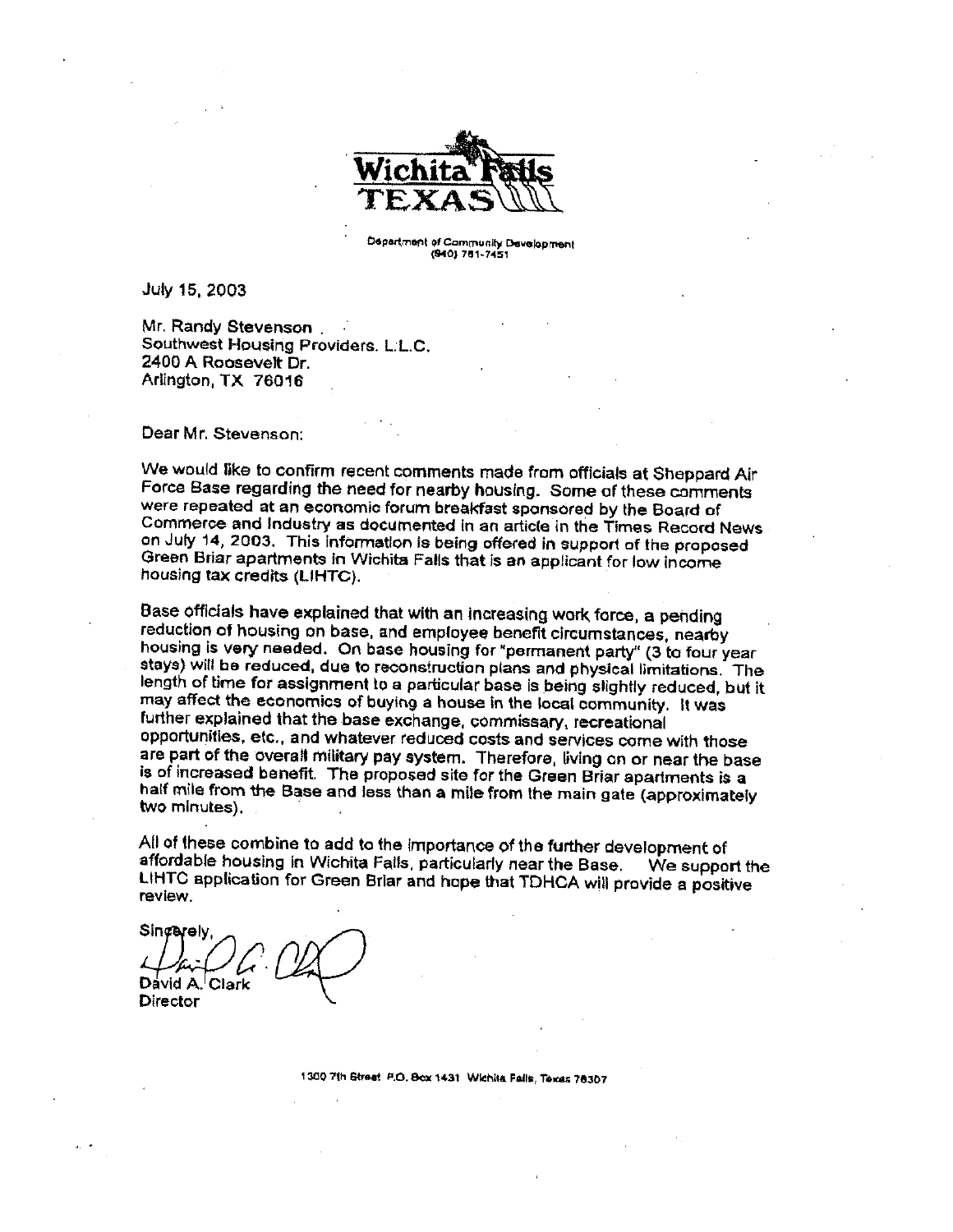

July 14, 2003

Mr. Randy Stevenson Southwest Housing Providers, L.L.C. 2400 A Roosevelt Dr. Arlington, TX 76016

Dear Mr. Stevenson:

This letter is being offered in support of the proposed Green Briar apartments project in Wichita Falls that is an applicant for low-income housing tax credits. The Wichita Falls Board of Commerce and Industry (BCI) is the Chamber of Commerce and Economic Development organization for the City of Wichita Falls.

In recent years the BCI, in concert with the City of Wichita Falls and many other organizations, has helped to create over 6,000 new primary and secondary jobs. These new jobs are a result of existing and new manufacturing, service, and retail companies that have either completed recent expansions or are nearing completion. With these new jobs comes the opportunity for our community to grow its population. Population growth will be greatly enhanced by the addition of housing designed to meet the needs of the growing workforce.

Additionally, we believe the potential exists over the next several years for Sheppard Air Force Base to reduce the number of housing units on base thereby Increasing demand for private sector housing in Wichita Falls and the surrounding communities.

For these reasons, we support the proposed Green Briar apartment project. And believe it will be a welcome addition to the affordable housing facilities already located in Wichita Falls.

Sincerely,

ImMuse

Tim Chase President/CEO

Dave Clark, Community Dev. Dir. City of Wichita Falls  $C_{\mathbf{C}}$ Tommy McCulloch, BCI Chairman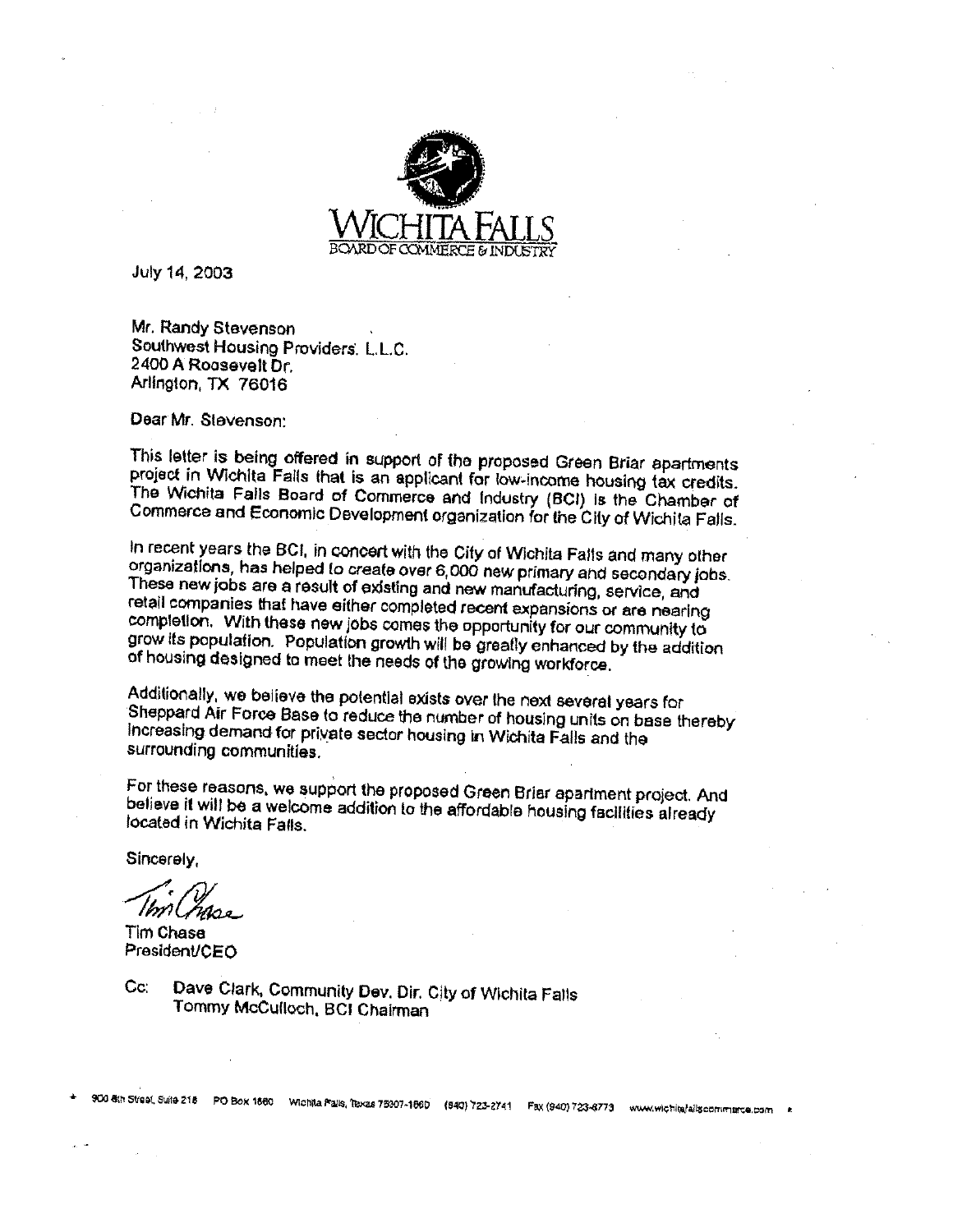

#### TEXAS DEPARTMENT OF HOUSING AND COMMUNITY AFFAIRS

**BOARD MEMBERS** 

Shadrick Bogany

C. Kent Conine Vidal Gonzalez Norberto Salinas

Michael E. Jones, Chair Elizabeth Anderson

Rick Ferry **GOVE NOR** 

Edwins P. Carrington **EXECUTIVE DIRECTOR** 

July 7, 2003

Mr. Handy Stevenson SWEP Whichita Falls, L.P. 2400 A Roosevelt Arlington, TX 76016 Telephone:  $(817)$  261-5088 Fax:  $(817)$  261-5095

#### Re: Response to appeal received June 23, 2003 Green Briar Village TDHCA Project No. 03104

Dear Mr. Stevenson:

Consistent with §49.18(b) of the 2003 Qualified Allocation Plan and Rules (QAP), I am writing in response to the appeal that we received on June 23, 2003 on the above-referenced development. I have carefully reviewed the application you submitted, as well as your appeal.

#### **Appeal Review**

Your appeal contests the increase rate on the replacement for reserves. Unfortunately, there is no provision in the Department's rules to allow the reserve for replacements expense to increase at less than 4%. The underwriting rules that speak to this issue only allow for the underwriter to accept a higher replacement reserve if mandated by the lender. The Excel worksheet provided by the Department to Applicants completing the application includes a predetermined formula to increase all expenses, including the reserve for replacements, at four percent per annum as prescribed in 10TAC§1.32(d)(7). In this case \$200 was used as the initial amount since that is what was indicated in the operating expenses identified in your application. Using the lender's anticipated higher \$250 per unit initially would only further exacerbate the lack of available NOI to service the anticipated debt and worsen the long term infeasibility of this transaction.

Your appeal also indicates that the reserves should be fully funded by year 30 and should not need \$623 per unit in expense set aside for reserves. It is typical of aging multifamily developments, however, to need some level of significant rehabilitation every ten years and therefore it is quite likely that the reserve balance will be significantly depleted (possibly several times) by the anticipated date of restructure of the primary debt, much less the end of the minimum 30 year affordability period. In addition, increasing the reserves as proposed in the Department's rules, and as done in the underwriting, would cumulatively provide only \$11,217 per unit after 30 years if none has been withdrawn for repairs before the end of the 30 years. Therefore, the estimated expense for reserves per unit in year 30 is quite reasonable.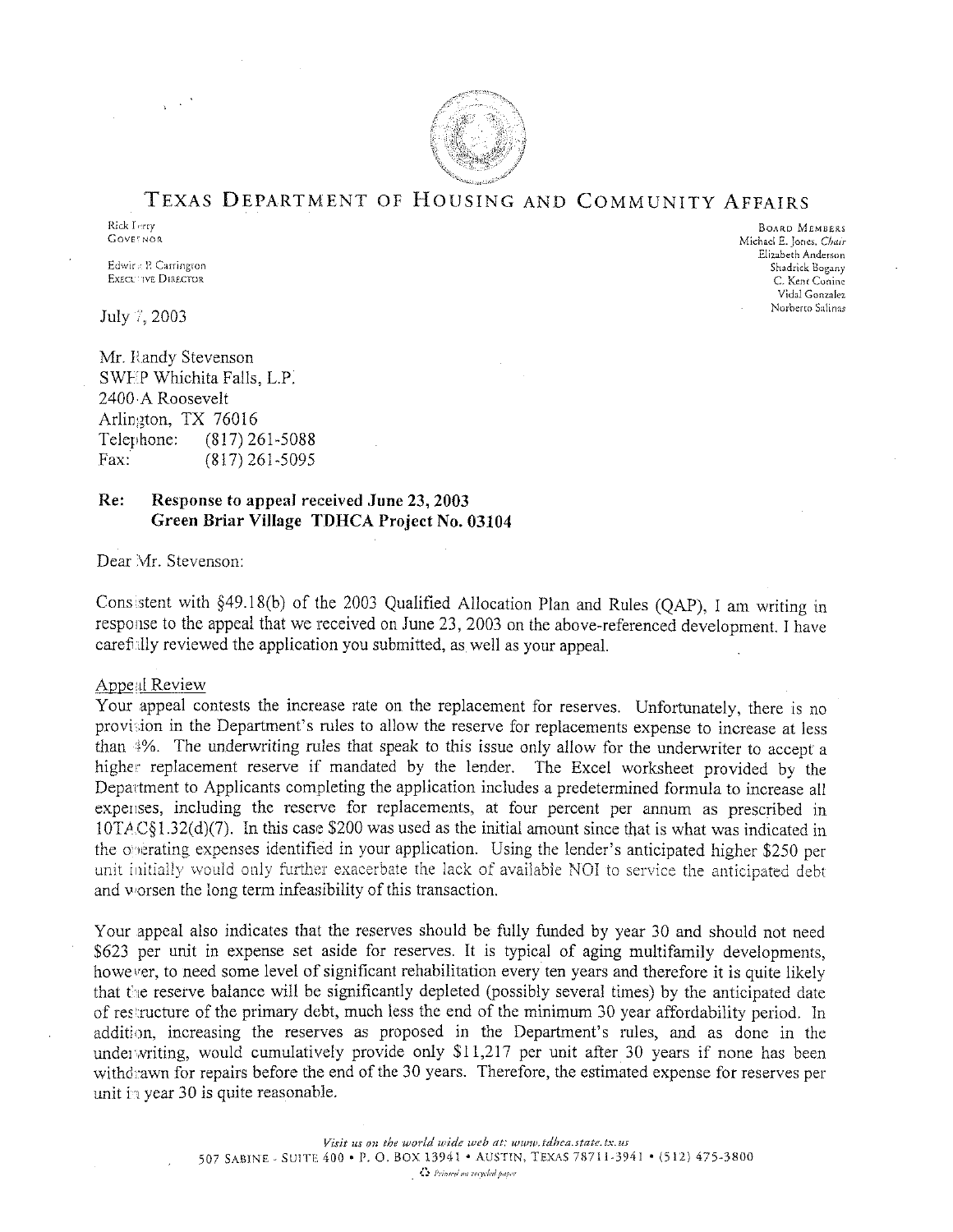#### Appeal Determination

The Underwriter's conclusion that the projected net operating income is insufficient to service the anticipated debt even if it were to be successfully restructured at the end of 18 years at today's interest rates is warranted. Therefore, the appeal is denied. The Application will not be reinstated.

Please note that the other errors reflected in your letter indicated that the site was erroneously labeled as being located in the flight path of Sheppard Air Force Base. That finding included that the airport was less than one mile from the site, which appears to be confirmed by the map provided in your appeal letter. The map shows clearly that the site is within an elevated noise contour, though not as high as the runway and taxi ways. This concern, while significant, was not addressed in the underwriter's comments regarding the Phase I ESA and was not raised to the level of an unresolved condition of the report and therefore no further action regarding it is recommended at this time.

Section 49.18(b)(4) of the 2003 QAP states that if you are not satisfied with this response to your appeal, you may appeal directly in writing to the Board of the Texas Department of Housing and Community Affairs. Please note that an appeal filed with the Board must be received by the Board before the seventh day preceding the date of the Board meeting at which the relevant commitment decision is expected to be made. To have an appeal considered by the Board at the July 30 Board meeting, the appeal must be received by Delores Groneck, Board Secretary, no later than July 23, although it is strongly suggested that you submit it by July 16, 2003.

If you have questions or comments, please call (512) 475-3340.

Sincerely, Edwina Carrington **Executive Director**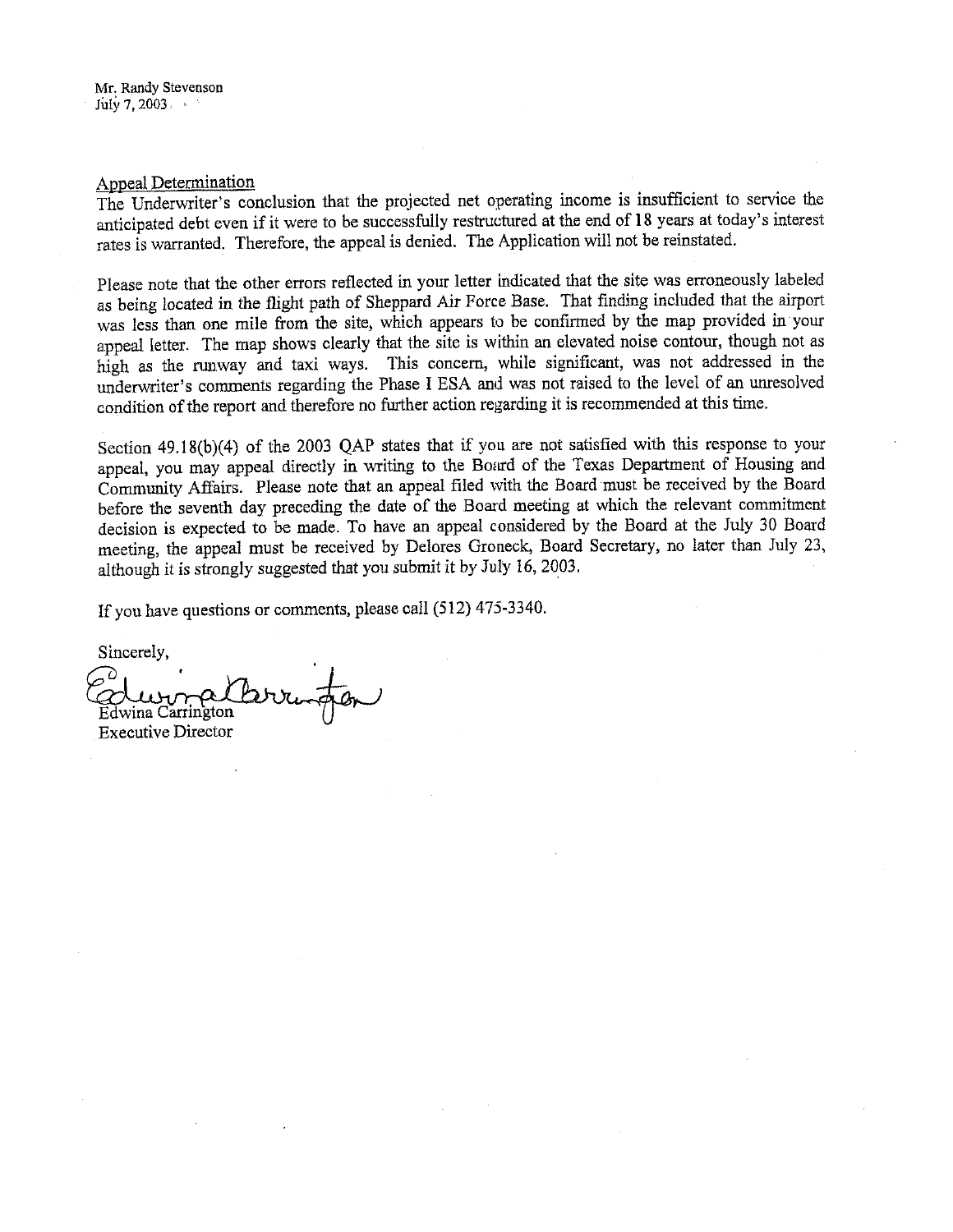#### SW HOUSING PROVIDERS LLC 2400 A Roosevelt Arlington, Texas 76016  $(817)$  261-5088 fax (817) 261-5095

#### May 31, 2003

Ms Brooke Boston Texas Department of Housing and Community Affairs 507 Sabine, Suite 300 Austin, Texas 78701

Via Federal Express - number 8409 9653 2197

Re: Green Briar Village TDHCA number 03104

Dear Ms. Boston:

We have reviewed the staff recommendations for tax credit commitments in 2003 and find that the Green Briar Village Apartments in Wichita Falls was not recommended by the Real Estate Analysis Division based on poor financial feasibility. This project is in Region 2, an undersubscribed region by \$688,559. This project requested \$877,490 in credits. We received the Multifamily Underwriting Analysis yesterday and have reviewed it. We must appeal the staff's analysis of the financial feasibility of this project and ask that the project be awarded either a commitment for tax credits in 2003 or a forward commitment of credits in 2004.

The underwriting analysis states:

"Not Recommended Due to the Following:

- The Development is not feasible in the long term as it fails to meet its debt service payment by year 25
- Should the board waive the long term feasibility requirement an allocation of tax credits should be limited to not more than \$874,306 subject to the following conditions; ..."

In the "Operating Proforma Analysis" section of the report, the underwriter states:

 $\overline{1}$ 

"However, based on a proforma with income increasing 3% annually and expenses increasing 4% annually, the development will attain below 1.10 DCR by year 24, thus not being able to service the debt over the standard 30-year period. The Applicant claims that the permanent loan will mature in year 18 and at that time the Applicant will refinance the remaining debt over an additional 30 year period, resulting in a lower debt service, however the Underwriter calculated that debt service to be \$88K per year which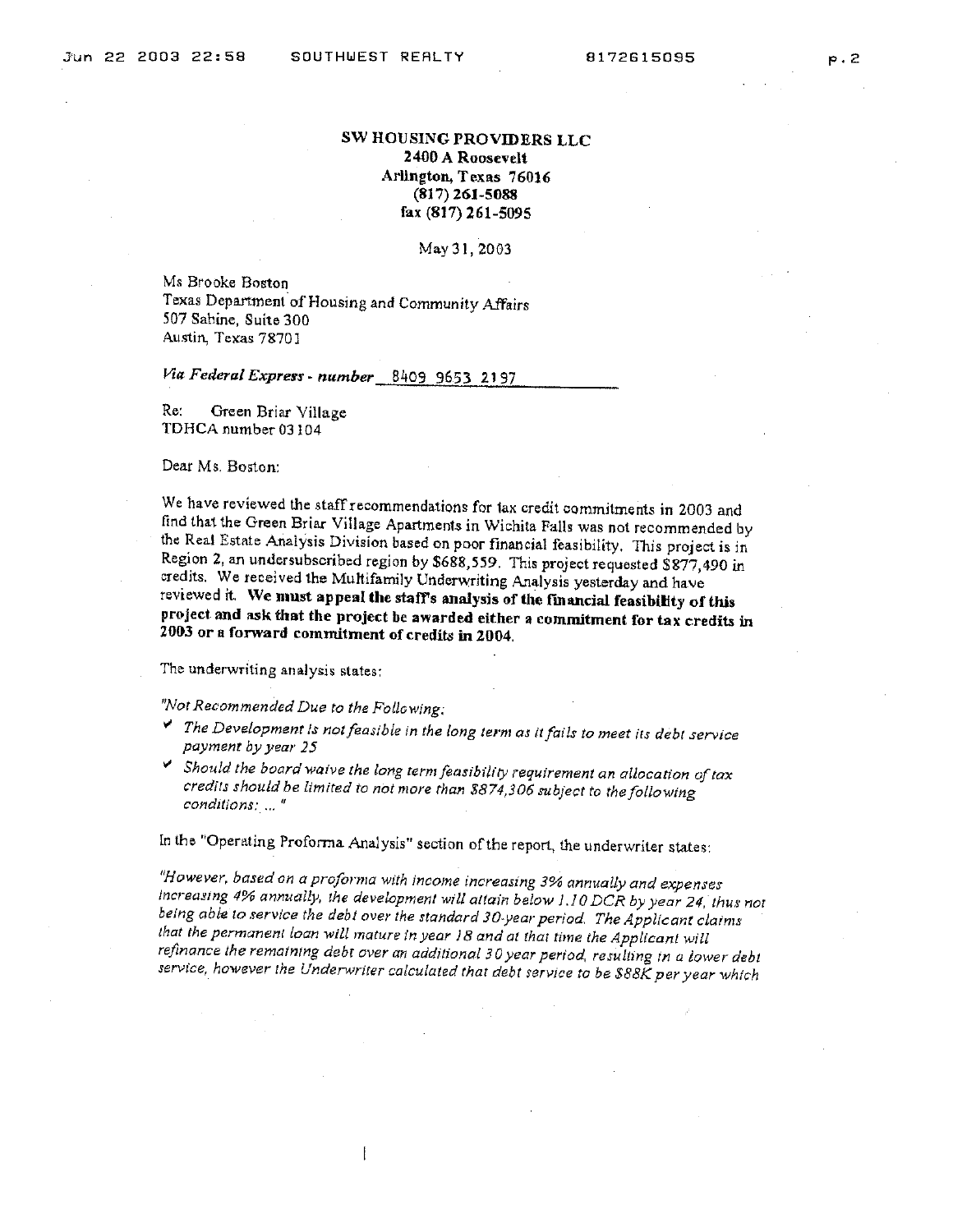#### Page two

is still more than the anticipated NOI in year 30. The Applicant has apparently utilized an expense multiplier of less than 4% or roughly 3.9% annually in the last proforma presented."

During review of this project by the underwriting staff, we responded to some questions with a revised 30 year projection of the income and expenses for the project. The 30 Year Rental Housing Operating Proforma was prepared using the Excel form provided by the TDHCA. Checking the formulas in the spreadsheet, we find the expenses were increased 4% per year. The replacement reserve was not increased 4% per year because that is not a requirement of the loan commitment. Replacement reserves were set at \$250 per unit per year for the refinancing however.

The terms of the loan commitment from Lend Lease dated February 26, 2003 were used to determine the debt service. The terms in this commitment letter are a \$1,617,000 loan at 6.44%, 30 years amortization and 18 year term. The payments would be \$123,056 annually on these terms, and the principal balance at the end of 18 years would be \$1,007,248. Refinancing the project in 2023 (18 years from the expected date of permanent loan closing) was assumed to be at the principal balance and at 7%, amortized over a 30 year period. These payments would be \$81,170 annually.

The Underwriter's NOI in Year 30 is \$60,795. It is based on a replacement reserve of \$74,848, or \$623 per unit. This isn't a reasonable set aside for reserves for a project that should have fully funded reserve accounts by that time. If a more reasonable assumption is used for replacement reserves, like \$300 per unit, the limit suggested in HB 2546 for existing properties to receive relief from ad valorem taxes, then the Total Expenses become \$1,296,325 and the NOI \$100,642. This is a debt service coverage of 1.24 in year 30.

This project is feasible in year thirty using the underwriter's assumptions with the exception of the 4% annual increase in replacement reserves. It is interesting that the underwriter recommends a reduction in tax credits at this time, indicating that there is an excess of sources of funds initially, while, at the same time indicating the project is not feasibility based on assumptions 30 years hence.

There are other errors in the underwriting report. The site is said to be in the flight path of Sheppard Air Force Base. That is not correct. Care was taken in selecting a site that was not in the flight path and had a lower decibel level. Attached is a current noise contour map showing the site location.

ł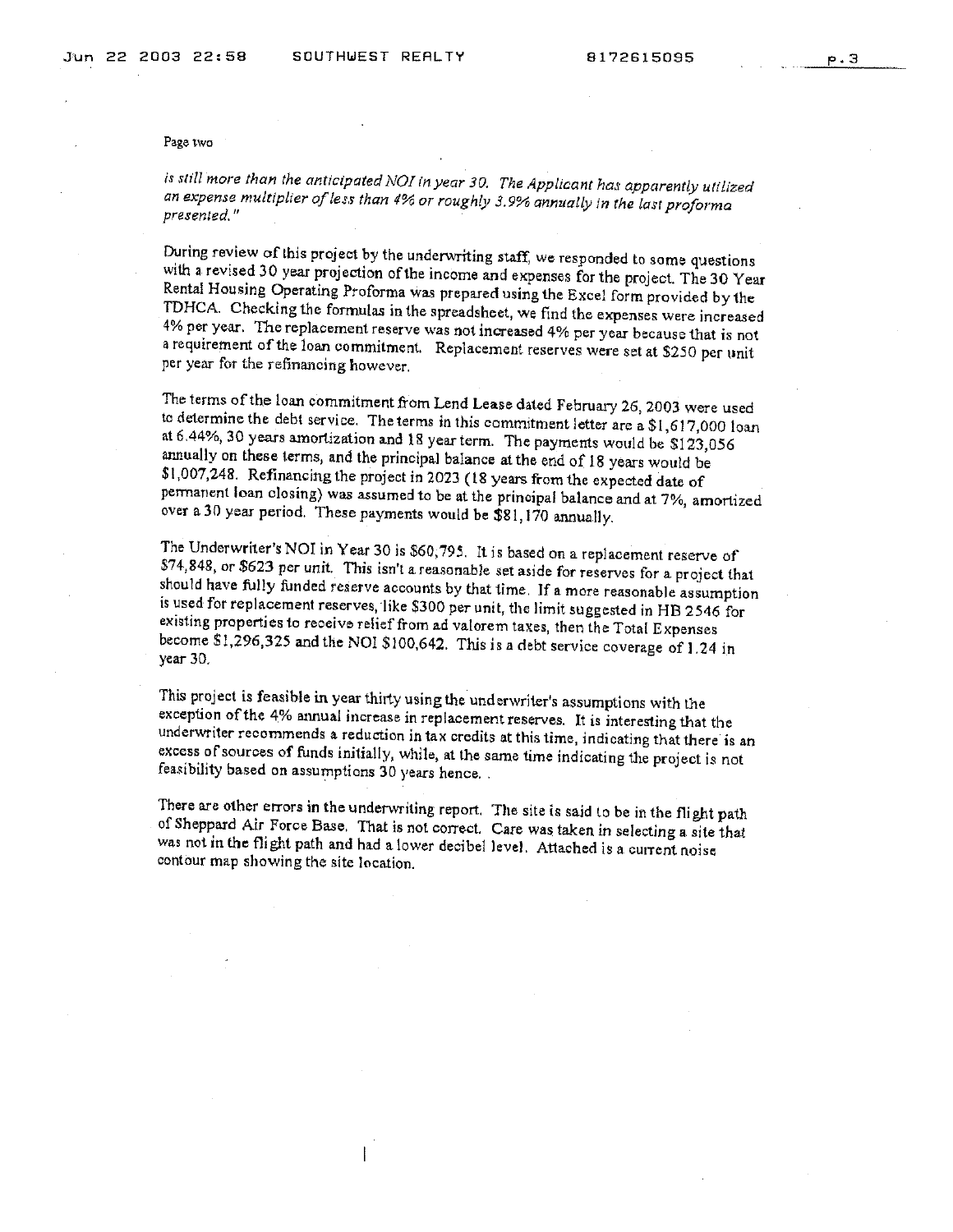Page three

The Wing Commander at Sheppard has indicated that they have a 200 person waiting list for affordable rental units in the area and are demolishing 300 units of base housing. Current conditions dictate that base personnel live near the base in case of an emergency. They need this housing.

Green Briar Village should receive an allocation of tax credits this year because:

- It is financially feasible to build, and at the end of 30 years of operation,
- The housing is needed by the community at large and Sheppard Air Force Base in ٧ particular,
- P Region 2 is seriously undersubscribed

If you have further questions, please contact us.

Si

Randy Steve nson, member SW Housing Providers, LLC